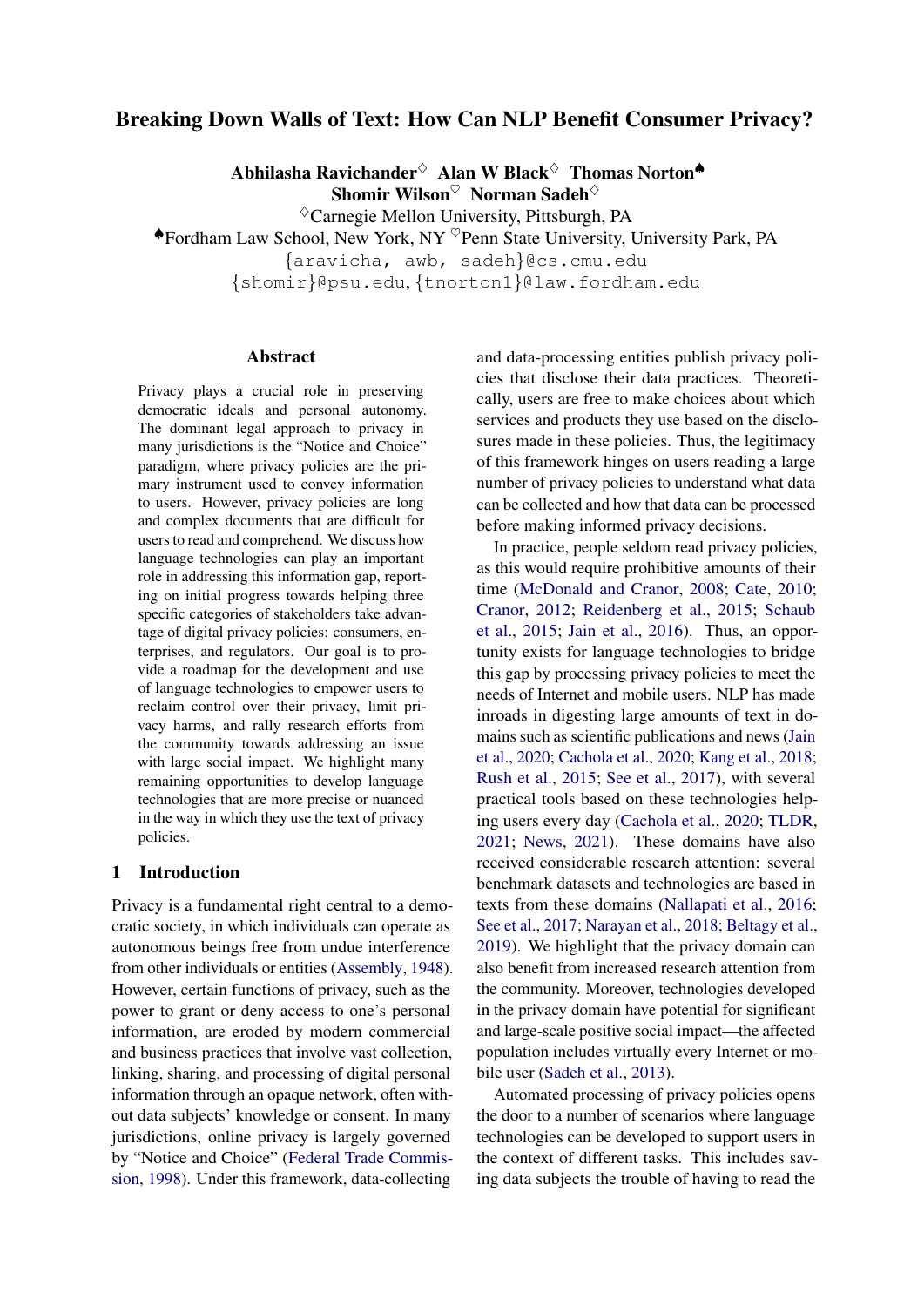entire text of policies when they are typically only concerned about one or a small number of issues (e.g., determining whether they can opt out of some practices or whether some of their data might be shared with third parties). It includes helping companies ensure that they are compliant and that their privacy policies are consistent with what their code actually does. It also includes supporting regulators, as they face the daunting task of enforcing compliance across an ever-growing collection of software products and processes, including sophisticated data collection and use practices. In this work, we conduct an extensive survey of initial progress in applying NLP to address limitations of the Notice and Choice model. We expect our work to serve as a useful starting point for practitioners to familiarize themselves with technological progress in this domain, by providing both an introduction to the basic privacy concerns and frameworks surrounding privacy policies, as well as an account of applications for which language technologies have been developed. Finally, we highlight many remaining opportunities for NLP technologies to extract more precise, more nuanced, and ultimately more useful information from privacy policy text describing key challenges in this area and laying out a vision for the future.

#### 2 Privacy as a Social Good

In 1890, Warren and Brandeis defined the right to privacy as "the right to be let alone"[\(Warren and](#page-13-1) [Brandeis,](#page-13-1) [1890\)](#page-13-1). More recently, Westin defined the right as "the claim of individuals, groups, or institutions to determine for themselves when, how, and to what extent information about them is communicated to others" [\(Westin,](#page-13-2) [1968\)](#page-13-2). A primary aspiration of privacy is to allow for the separation of individual and society as a means of fostering personal autonomy. To that end, privacy "protects the situated practices of boundary management through which the capacity for self-determination develops," and further "shelters dynamic, emergent subjectivity from the efforts of commercial and government actors to render individuals and communities fixed, transparent, and predictable" [\(Cohen,](#page-9-5) [2012\)](#page-9-5). Privacy, therefore, is "foundational to the practice of informed and reflective citizenship," and serves as "an indispensable structural feature of liberal democratic political systems" [\(Cohen,](#page-9-5) [2012\)](#page-9-5).

When privacy is threatened, we risk losing the chance for critical self-reflection of political processes and social norms. Indeed, privacy undergirds the concepts of human dignity and other key values, such as the freedoms of association and speech. For these reasons and others, privacy is regarded as a fundamental human right [\(Assem](#page-9-0)[bly,](#page-9-0) [1948\)](#page-9-0). In the digital age, privacy is threatened by aggressive, rapid, and largely automated collection, linking, sharing, and processing of digital personal information. Digital privacy is intrinsically linked to the fundamental ethical principles of *transparency*, *fairness* and *agency*.

- *Transparency*: Users have a right to know how information about them is collected and used. Entities collecting user data stay clear of manipulative schemes designed to influence the data subject's willingness to disclose their data (e.g. overemphasizing benefits while remaining silent about potential risks associated with the disclosure of data in a given context).
- *Fairness*: Users should receive perceived value commensurate to the perceived loss of privacy associated with disclosure and use of their data.
- *Agency*: Users should have a choice about what data is collected about them and how it is used.

The dominant paradigm to address these principles in the United States and most legal jurisdictions around the world, is the 'Notice and Choice' regulatory framework [\(Westin,](#page-13-2) [1968;](#page-13-2) [Federal Trade](#page-10-0) [Commission,](#page-10-0) [1998\)](#page-10-0). 'Notice and Choice' regimes are based on the presupposition that consumers will adequately manage their privacy, if provided sufficient information about how their data will be collected, used and managed, as well as offered meaningful choices. Today, 'Notice' is often practically realized through publishing *privacy policies*, which are long and verbose documents that users are expected to read and understand. 'Choice' is often limited to the user clicking 'I agree' to the privacy policy, or even interpreting their continued use of the service as some sort of meaningful consent to the terms of the policy.

The 'Notice and Choice' framework is fundamentally broken. In practice, users seldom read privacy policies [\(McDonald and Cranor,](#page-11-0) [2008;](#page-11-0) [Cate,](#page-9-1) [2010;](#page-9-1) [US Federal Trade Commission et al.,](#page-13-3) [2012\)](#page-13-3) and it is prohibitively expensive for them to even do so. [McDonald and Cranor](#page-11-0) [\(2008\)](#page-11-0) estimate that if internet users were to actually read the privacy policies of the websites they visited, they would have to spend roughly 250 hours each year just reading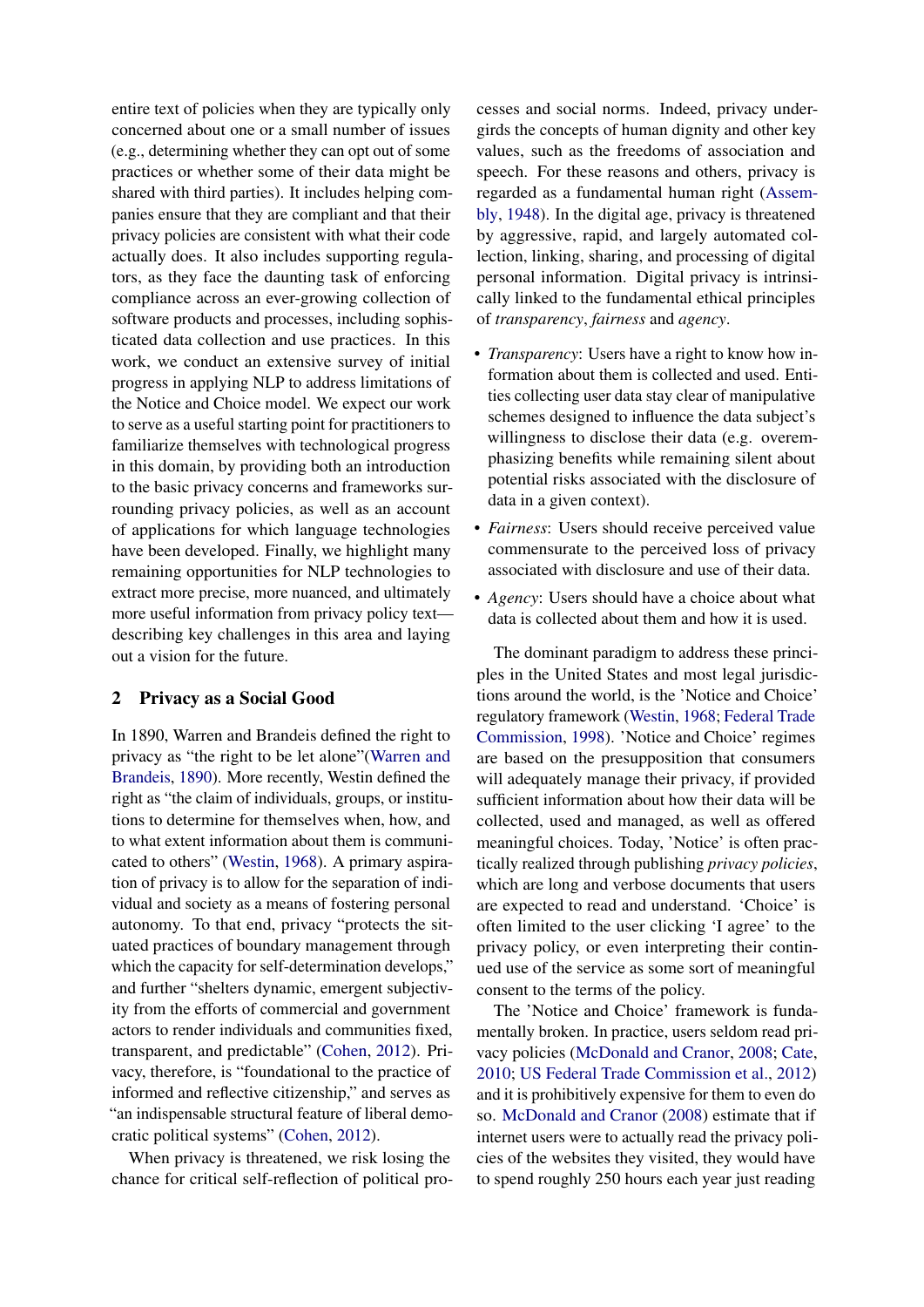<span id="page-2-0"></span>

| <b>Challenge</b>             | <b>Example</b>                                                                                                                                                                                                                                                                                               |                      |                                               |  |
|------------------------------|--------------------------------------------------------------------------------------------------------------------------------------------------------------------------------------------------------------------------------------------------------------------------------------------------------------|----------------------|-----------------------------------------------|--|
| Ambiguity                    | We may also use aggregate personal information for regulatory compliance, industry and market analysis,<br>research, demographic profiling, marketing and advertising, and other business purposes.                                                                                                          |                      |                                               |  |
| <b>Vagueness</b>             | [X] collects, or may have a third-party service providers collect, non-personally-identifying information of<br>the sort that mobile applications typically make available, such as the type of device using the Application,<br>the operating system, location information, and aggregated user statistics. |                      |                                               |  |
| <b>Modality</b>              | If you use our services to make and receive calls or send and receive messages, we may collect call and<br>message log information like your phone number, calling-party number, receiving-party number                                                                                                      |                      |                                               |  |
| <b>Negation</b>              | No apps have access to contact information, nor do they read or store any contact information                                                                                                                                                                                                                |                      |                                               |  |
| Lists and<br><b>Document</b> | We may collect data or ask you to provide certain data when you visit and use our websites, products and<br>services. The sources from which we collect Personal Data include:<br>• Data collected directly from you or your device ;                                                                        |                      |                                               |  |
| <b>Structure</b>             | • If we link other data relating to you with your Personal Data, we will treat that linked data as Personal<br>Data; and<br>• We may also collect Personal Data from trusted third-party sources                                                                                                             |                      |                                               |  |
|                              |                                                                                                                                                                                                                                                                                                              |                      |                                               |  |
| <b>Tabular</b>               | Reasons we Can Share Your Personal Information<br>For our everyday business purposes                                                                                                                                                                                                                         | Does X share?<br>Yes | Can you limit this sharing?<br>N <sub>0</sub> |  |
| Under-                       | For our everyday marketing purposes                                                                                                                                                                                                                                                                          | Yes                  | N <sub>0</sub>                                |  |
| standing                     | For joint marketing with other companies                                                                                                                                                                                                                                                                     | No                   | We don't share                                |  |

Table 1: Examples of some challenging aspects for language understanding in privacy policies, including reasoning over ambiguity and vagueness, modality, negation (including scope),lists and document structure, and tables.

privacy policies. A 2014 report from the Presidents Council of Advisors on Science and Technology stated that "only in some fantasy world" were users reading and understanding privacy policies before giving their consent [\(of the President's Council](#page-12-8) [of Advisors on Science and Technology,](#page-12-8) [2014\)](#page-12-8). Indeed, 91% of people in the U.S have reported feeling like they have lost control over their information [\(Madden et al.,](#page-11-1) [2014\)](#page-11-1). Moreover, recent privacy laws such as the EU's General Data Protection Regulation (GDPR) [\(Regulation,](#page-12-9) [2016\)](#page-12-9) still fail to address the critical limitation of notice and choice: the continued reliance on users to read and understand a large number of privacy policies. Studies have shown that GDPR requirements have actually resulted in longer privacy policies [\(Linden](#page-11-2) [et al.,](#page-11-2) [2020\)](#page-11-2), and users still encounter unreadable privacy policies [\(Becher and Benoliel,](#page-9-6) [2019\)](#page-9-6).

The lack of respect for individuals' rights to privacy also has implications for society. With social platforms in particular having access to an unprecedented scale of information about human behaviour, [Vicario et al.](#page-13-4) [\(2019\)](#page-13-4) discuss that users' polarization and confirmation bias can play a role in spreading misinformation on social platforms. [Madden](#page-11-3) [et al.](#page-11-3) [\(2017\)](#page-11-3) report that particular groups of lessprivileged users on the internet are uniquely vulnerable to various forms of surveillance and privacy harms, which could widen existing economic gaps.

[Introna](#page-10-4) [\(1997\)](#page-10-4) describe privacy as central to human autonomy in social relationships. In this work, we examine the potential of language technologies in enabling people to derive the benefits of their rights to transparency, fairness and agency.

## 3 Can NLP Help Privacy?

Privacy policies present interesting challenges for NLP practitioners, as they often feature characteristic aspects of language that remain under-examined or difficult to process (Table. [1\)](#page-2-0). For example, while many policies discuss similar issues surrounding how user data is collected, managed and stored, policy silence about certain data practices may carry great weight from a legal, policy, and reg-ulatory perspective.<sup>[1](#page-2-1)</sup> In the privacy policy domain, understanding what has *not* been said in a privacy policy (*policy silence*) is just as important as understanding what *is* said [\(Zimmeck et al.,](#page-13-5) [2019a;](#page-13-5) [Marotta-Wurgler,](#page-11-4) [2019\)](#page-11-4).

Further, though policies tend to feature literal language (compared to more subjective domains like literature or blog posts), processing them ef-

<span id="page-2-1"></span><sup>1</sup> For example, in *United States v. Path*, the defendant's (Path) privacy policy described that its app collected "certain information such as your Internet Protocol (IP) address, your operating system, the browser type." The Federal Trade Commission found this disclosure to be incomplete and insufficient to provide notice about the collection of users' contact data [\(FTC,](#page-10-5) [2013\)](#page-10-5).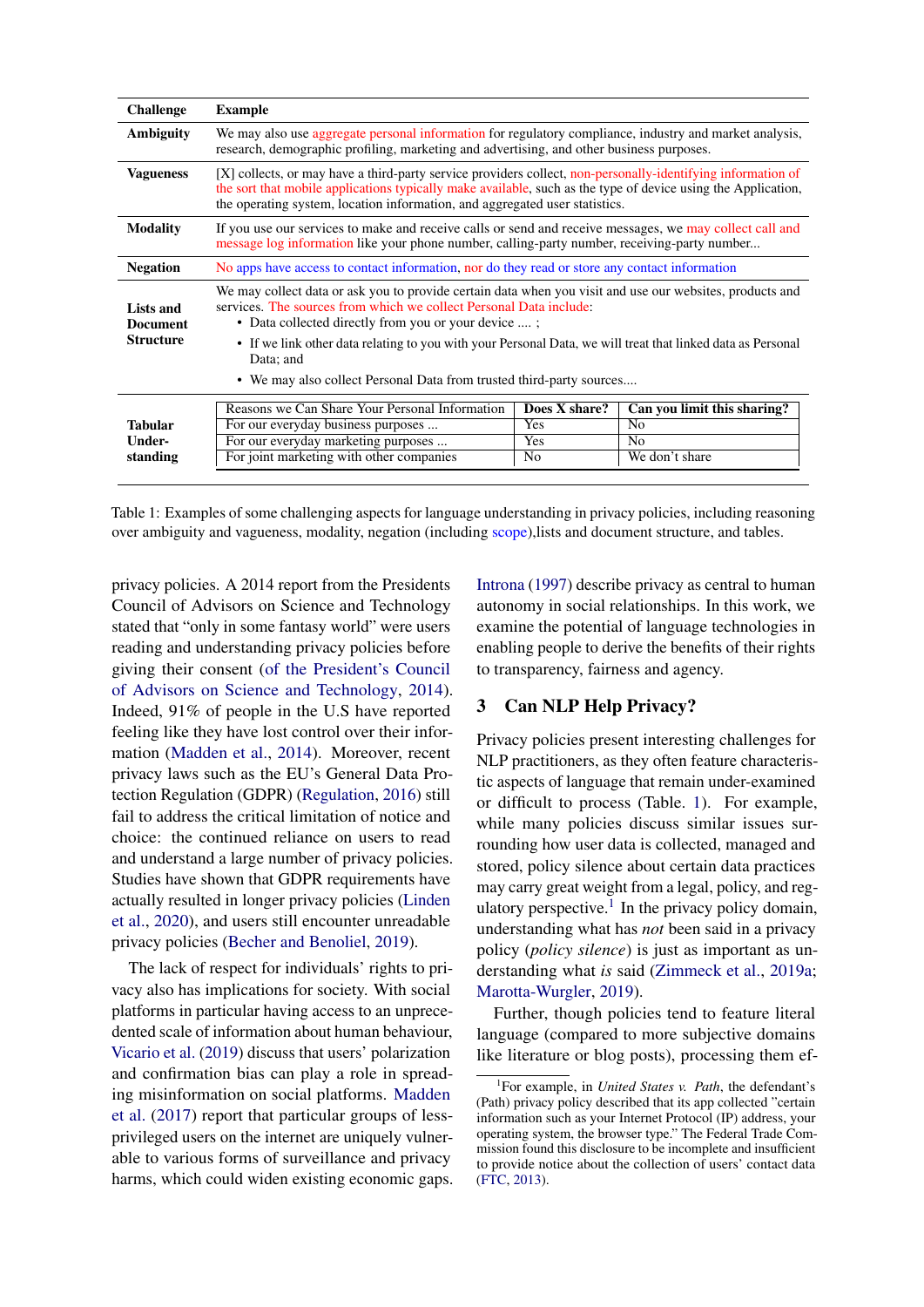| Task                                                                               | Goal                                                                                            | Consumer | Regulator | Enterprise |
|------------------------------------------------------------------------------------|-------------------------------------------------------------------------------------------------|----------|-----------|------------|
| Data Practice Identification<br>(Wilson et al., $2016b$ )                          | Annotate segments of privacy policies with<br>described data practices.                         |          |           |            |
| Opt-Out Identification<br>(Sathyendra et al., 2017; Bannihatti Kumar et al., 2020) | Extract opt-out choices buried in<br>privacy policy text.                                       |          |           |            |
| <b>Compliance Analysis</b><br>(Zimmeck et al., 2017, 2019a)                        | Analyze mobile app code and privacy policy<br>to identify potential compliance issues.          |          |           |            |
| Privacy Question-Answering<br>(Ravichander et al., 2019; Ahmad et al., 2020)       | Allow consumers to selectively query<br>privacy policies for issues that are important to them. |          |           |            |
| Policy Summarization<br>(Zaeem et al., 2018; Keymanesh et al., 2020)               | Construct summaries to aid consumers<br>to quickly digest the content of privacy policies.      |          |           |            |
| <b>Readability Analysis</b><br>(Massey et al., 2013; Meiselwitz, 2013)             | Characterize the ease of understanding or comprehension<br>of privacy policies.                 |          |           |            |

Table 2: Overview of some applications of NLP to privacy policies, and primary stakeholders they are intended to benefit.

fectively also requires several additional capabilities such as reasoning over vagueness and ambiguity, understanding elements such as lists (including when they are intended to be exhaustive and when they are not [\(Bhatia et al.,](#page-9-9) [2016\)](#page-9-9)), effectively incorporating 'co-text'- aspects of web document structure such as document headers that are meaningful semantically to the content of privacy policies[\(Mysore Gopinath et al.,](#page-11-7) [2018\)](#page-11-7) and incorporating domain knowledge (for example, understanding whether information is *sensitive* requires background knowledge in the form of applicable regulation). Privacy policies also differ from several closely related domains, such as legal texts which are largely meant to be processed by domain experts. In contrast, privacy policies are legal documents with legal effects—generally drafted by experts—that are ostensibly meant to be understood by everyday users. NLP applications in the privacy domain also need to be designed with end user requirements in mind. For example, from a legal standpoint, when generating answers to a user's question about the content of a privacy policy, it is generally advisable to include disclaimers, but users may prefer to be presented with shorter answers, where disclaimers are kept as short as possible. Challenges are described in more detail in  $(\$4)$ .

We survey current efforts to apply NLP in the privacy domain, discussing both existing task formulations as well as future areas in this domain where language technologies can have impact.  $2^{\circ}$  $2^{\circ}$ 

#### 3.1 Data Practice Identification

Initial efforts in applying NLP in the privacy domain have largely focused on discovering or identifying data practice categories in privacy policies [\(Costante et al.,](#page-9-10) [2012a;](#page-9-10) [Ammar et al.,](#page-9-11) [2012;](#page-9-11) [Costante et al.,](#page-9-12) [2012b;](#page-9-12) [Liu et al.,](#page-11-8) [2014b;](#page-11-8) [Ramanath](#page-12-12) [et al.,](#page-12-12) [2014a;](#page-12-12) [Wilson et al.,](#page-13-6) [2016b\)](#page-13-6). Automating the identification of such data practices could potentially support users in navigating privacy policies more effectively<sup>[3](#page-3-1)</sup>, as well as automate analysis for regulators who currently do not have techniques to assess a large number of privacy policies. [Wilson](#page-13-6) [et al.](#page-13-6) [\(2016b\)](#page-13-6) create a corpus of 115 website privacy policies annotated with detailed information of the privacy policies described. The corpus and associated taxonomy have been of utility in the development of several subsequent privacy-enhancing language technologies [\(Mysore Sathyendra et al.,](#page-11-9) [2017a;](#page-11-9) [Zimmeck et al.,](#page-14-0) [2017;](#page-14-0) [Ravichander et al.,](#page-12-11) [2019;](#page-12-11) [Ahmad et al.,](#page-9-8) [2020\)](#page-9-8).

#### 3.2 Choice Identification

Studies have shown that consumers desire control over the use of their information for marketing communication, and object to the use of their information for web tracking or marketing purposes including targeted advertising [\(Cranor et al.,](#page-9-13) [2000;](#page-9-13) [Turow et al.,](#page-13-8) [2009;](#page-13-8) [Ur et al.,](#page-13-9) [2012;](#page-13-9) [Bleier and](#page-9-14) [Eisenbeiss,](#page-9-14) [2015\)](#page-9-14). However, [McDonald and Cra](#page-11-10)[nor](#page-11-10) [\(2010\)](#page-11-10) find that many people are unaware of the opt-out choices available to them. These choices are often buried in policy text, and thus there has been interest in applying NLP to extract choice language. [Mysore Sathyendra et al.](#page-11-11) [\(2017b\)](#page-11-11) automatically identify choice instances within a privacy

<span id="page-3-0"></span><sup>&</sup>lt;sup>2</sup>Our survey includes relevant papers from major NLP venues, including ACL, EMNLP, NAACL, EACL, COLING, CoNLL, SemEval, TACL, and CL. We supplemented these publications with a review of the literature at venues such as SOUPS, PETS, WWW, ACM, and NDSS. We also included relevant legal venues, such as law reviews and journals.

<span id="page-3-1"></span><sup>&</sup>lt;sup>3</sup>For example, through the data exploration tool developed by the Usable Privacy Policy Project: [https://explore.](https://explore.usableprivacy.org/?view=machine) [usableprivacy.org/?view=machine](https://explore.usableprivacy.org/?view=machine)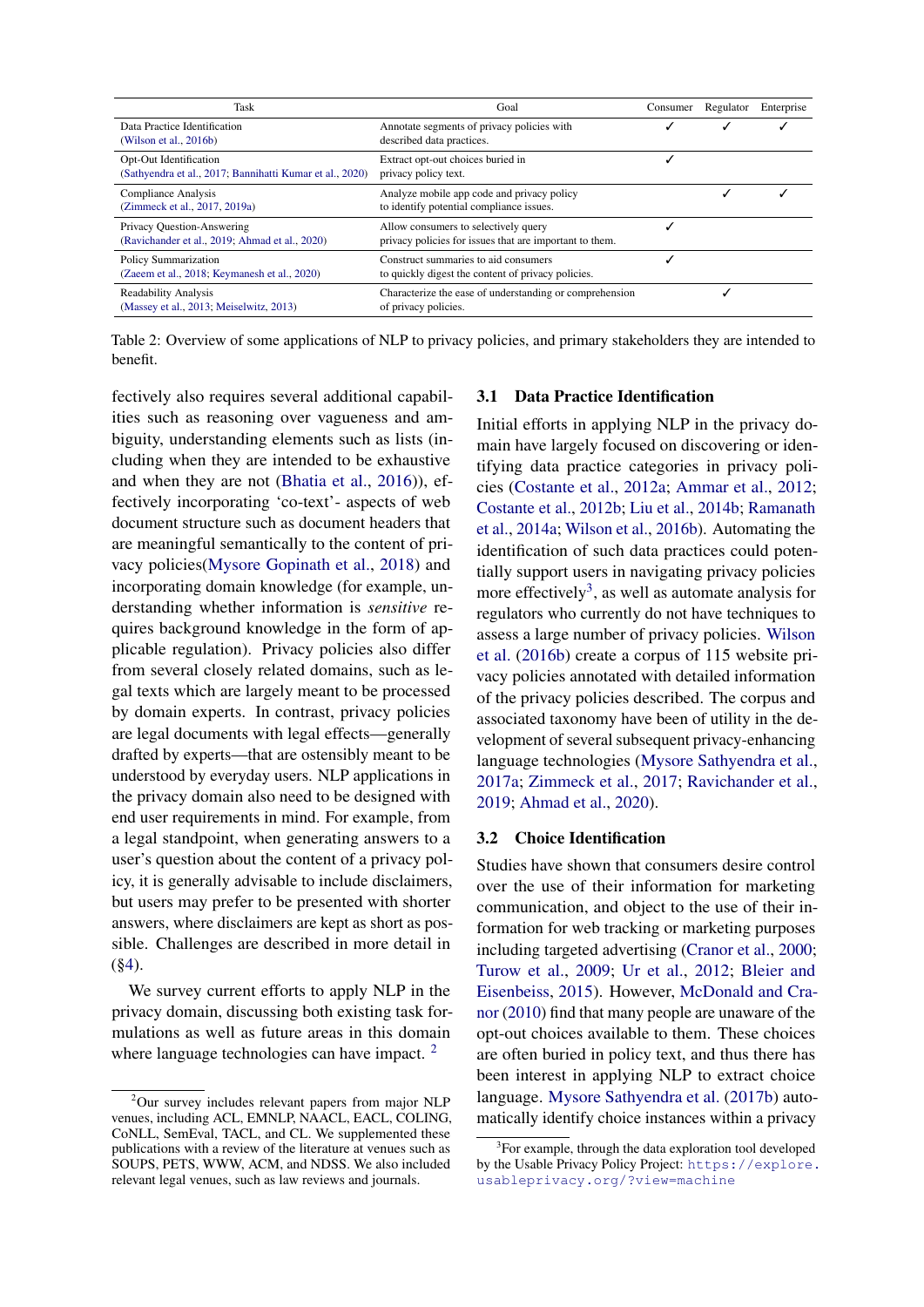<span id="page-4-0"></span>

Figure 1: The results from Opt-Out Easy, a browser extension to extract opt-out choices from privacy policies, for Overleaf.com [\(Bannihatti Kumar et al.,](#page-9-7) [2020\)](#page-9-7).

policy, labeling different types of opt-out choices, with a particular emphasis on extracting actionable choices in the policy, i.e. those associated with hyperlinks. [Bannihatti Kumar et al.](#page-9-7) [\(2020\)](#page-9-7) develop a web-browser extension to present extracted choice instances to users (Figure. [1\)](#page-4-0), finding that the tool can considerably increase awareness of choices available to users and reduce the time taken to identify actions the users can take.

#### 3.3 Compliance Analysis

In 2012, six major mobile app stores entered into an agreement with the California Attorney General, where they agreed to adopt privacy principles that require mobile apps to have privacy policies[\(Justice,](#page-10-7) [2012\)](#page-10-7). Regulations such as the the EU General Data Protection Directive (GDPR) and the California Consumer Protection Act (CCPA) impose further requirements on what entities collecting and using personal data need to disclose in their privacy policies and what rights they need to offer to their users (e.g. privacy controls, option to request deletion of one's data). However, regulators lack the necessary resources to systematically check that these requirements are satisfied. In fact, even app stores lack the resources to systematically check that disclosures made in privacy policies are consistent with the code of apps and comply with relevant regulatory requirements. Thus, there has been interest in developing technologies to automatically identify potential compliance issues [\(Enck](#page-9-15) [et al.,](#page-9-15) [2014;](#page-9-15) [Zimmeck et al.,](#page-14-0) [2017;](#page-14-0) [Wang et al.,](#page-13-10) [2018;](#page-13-10) [Libert,](#page-10-8) [2018a;](#page-10-8) [Zimmeck et al.,](#page-13-11) [2019b\)](#page-13-11).

A first application of language technologies to

aid compliance analysis is detailed by [Zimmeck](#page-14-0) [et al.](#page-14-0) [\(2017\)](#page-14-0), including results of a systematic analysis of 17,991 apps using both natural language processing and code analysis techniques. Classifiers are trained to identify data practices based on the OPP-115 ontology [\(Wilson et al.,](#page-13-6) [2016b\)](#page-13-6), and static code analysis techniques are employed to extract app's privacy behaviors. The results from the two procedures are compared to identify potential compliance issues. The system was piloted with personnel at the California Office of the Attorney General. Users reported that the system could significantly increase productivity, and decrease the effort and time required to analyze practices in apps and audit compliance. [Zimmeck et al.](#page-13-11) [\(2019b\)](#page-13-11) review 1,035,853 apps from the Google Play Store for compliance issues. Their system identifies disclosed privacy practices in policies using classifiers trained on the APP-350 corpus [\(Story et al.,](#page-13-12) [2019\)](#page-13-12), and static code analysis techniques to identify apps' privacy behaviors. Results of the analysis of this large corpus of privacy policies revealed a particularly large number of potential compliance problems, with a subset of results shared with the Federal Trade Commission. The system was also reported to have been used by a large electronics manufacturer to verify compliance of legacy mobile apps prior to the introduction of GDPR.

#### 3.4 Policy Summarization

Due to the lengthy and verbose nature of privacy policies, it is appealing to attempt to develop automated text summarization techniques to generate short and concise summaries of a privacy policy's contents [\(Liu et al.,](#page-11-12) [2015\)](#page-11-12). [Tomuro et al.](#page-13-13) [\(2016\)](#page-13-13) develop an extractive summarization system that identifies important sentences in a privacy policy along five categories: purpose, third parties, limited collection, limited use and data retention. [Zaeem](#page-13-7) [et al.](#page-13-7) [\(2018,](#page-13-7) [2020\)](#page-13-14) identify ten questions about privacy policies, and automatically categorize 'risk levels' associated with each of the questions, as shown in Table. [3.](#page-5-0) [Keymanesh et al.](#page-10-6) [\(2020\)](#page-10-6) focus on extractive summarization approaches to identify 'risky sections' of the privacy policy, which are sentences that are likely to describe a privacy risk posed to the end-user. However, while automated summarization seems like a promising application of language technologies, identifying which parts of a policy should be shown to users is exceedingly difficult, and studies by privacy experts have shown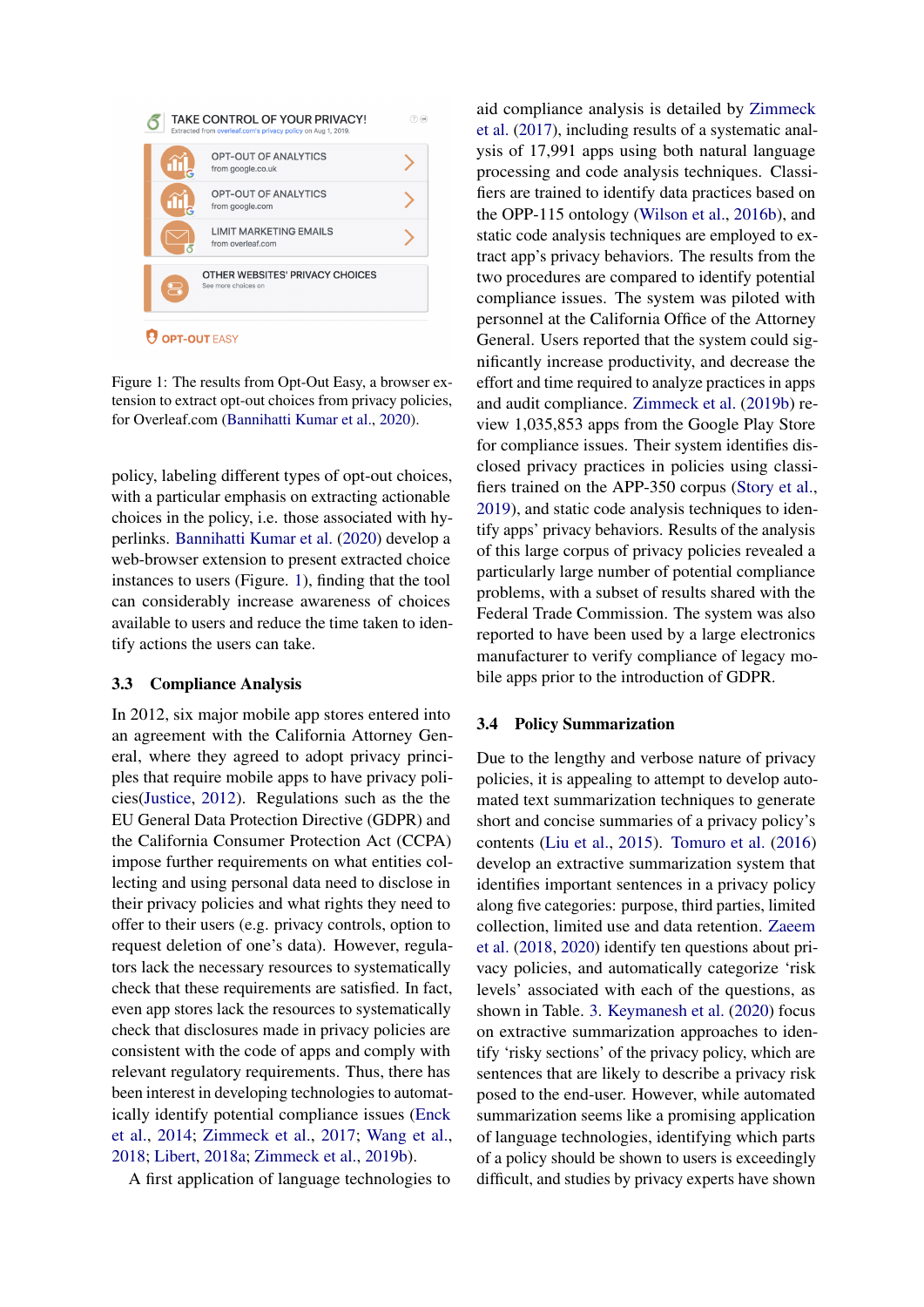<span id="page-5-0"></span>

| #    | Ouestion                                                                                    | Green Risk Level           | <b>Yellow Risk Level</b>  | Red Risk Level           |
|------|---------------------------------------------------------------------------------------------|----------------------------|---------------------------|--------------------------|
| (1)  | How well does this website protect your email address?                                      | Not asked for              | Used for intended service | Shared w/ third parties  |
| (2)  | How well does this website protect your credit card<br>information and address?             | Not asked for              | Used for intended service | Shared w/ third parties  |
| (3)  | How well does this website handle your social security number?                              | Not asked for              | Used for intended service | Shared w/ third parties  |
| (4)  | Does this website use or share your PII for marketing purposes?                             | PII not used for marketing | PII used for marketing    | PII shared for marketing |
| (5)  | Does this website track or share your location?                                             | Not tracked                | Used for intended service | Shared w/ third parties  |
| (6)  | Does this website collect PII from children under 13?                                       | Not collected              | Not mentioned             | Collected                |
| (7)  | Does this website share your information with law enforcement?                              | PII not recorded           | Legal docs required       | Legal docs not required  |
| (8)  | Does this website notify or allow you to opt-out<br>after changing their privacy policy?    | Posted w/ opt-out option   | Posted w/o opt-out option | Not posted               |
| (9)  | Does this website allow you to edit or delete your information<br>from its records?         | Edit/delete                | Edit only                 | No edit/delete           |
| (10) | Does this website collect or share aggregated data related<br>to your identity or behavior? | Not aggregated             | Aggregated w/o PII        | Aggregated w/PII         |

Table 3: Ten privacy questions used for summarization, and associated 'risk levels' from [\(Zaeem et al.,](#page-13-7) [2018\)](#page-13-7).

that such 'one-size-fits-all' approaches are unlikely to be effective [\(Gluck et al.,](#page-10-9) [2016;](#page-10-9) [Rao et al.,](#page-12-13) [2016\)](#page-12-13).

#### 3.5 Privacy Question-Answering

A desire to move away from 'one-size-fits-all' approaches has led to increased interest in supporting automated privacy question-answering (QA) capabilities. If realized, such functionality will help users selectively and iteratively explore issues that matter most to them. Table [4](#page-6-0) lists current efforts to develop resources for privacy question-answering. Amongst the initial explorations in this area, [Hark](#page-10-10)[ous et al.](#page-10-10) [\(2018\)](#page-10-10) examine privacy questions asked by Twitter users to companies, with answers annotated by the paper's authors. [Ravichander et al.](#page-12-11) [\(2019\)](#page-12-11) collect questions asked by crowdworkers about a mobile app without seeing the app's privacy policy, and hire legal experts to identify sentences in the privacy policy relevant for each question. [\(Ahmad et al.,](#page-9-8) [2020\)](#page-9-8) provide 'skilled annotators' with privacy policy segments drawn from the OPP-115 corpus [\(Wilson et al.,](#page-13-6) [2016b\)](#page-13-6), and ask them to construct questions based on the provided span of text. [Ravichander et al.](#page-12-11) [\(2019\)](#page-12-11) and [Ahmad](#page-9-8) [et al.](#page-9-8) [\(2020\)](#page-9-8) both find that current QA baselines based on pretrained language models[\(Devlin et al.,](#page-9-16) [2019\)](#page-9-16) are inadequate for answering privacy questions. [Ahmad et al.](#page-9-8) [\(2020\)](#page-9-8) indicate that identifying longer evidence spans are challenging and describe transfer learning as a potential direction to improve performance. [Ravichander et al.](#page-12-11) [\(2019\)](#page-12-11) examine unanswerability as a challenge to privacy QA systems, highlighting the many facets of unanswerable questions that can be asked. It is worth noting that all three resources formulate ground truth based in the text of the privacy policy, but policy language is difficult for non-experts to understand [\(Reiden](#page-12-0)[berg et al.,](#page-12-0) [2015\)](#page-12-0). Future QA dataset architects

could consider abstractive answers as ground truths, which are validated by legal experts for correctness and evaluated by users for helpfulness. It may also be desirable for benchmarks to aim for ecological validity [\(de Vries et al.,](#page-13-15) [2020\)](#page-13-15), with users asking questions, and legal experts constructing answers.

#### 3.6 Other Applications

In this section, we survey further tasks where NLP has been applied to consumer privacy, including analyzing privacy policy *readability*, with the goal of aiding writers of privacy policies [\(Fabian](#page-10-11) [et al.,](#page-10-11) [2017;](#page-10-11) [Massey et al.,](#page-11-5) [2013;](#page-11-5) [Meiselwitz,](#page-11-6) [2013;](#page-11-6) [Ermakova et al.,](#page-10-12) [2015\)](#page-10-12), and understanding data practice categories are described in a policy, known as measuring policy *coverage* [\(Lin](#page-11-2)[den et al.,](#page-11-2) [2020;](#page-11-2) [Shvartzshnaider et al.,](#page-13-16) [2020\)](#page-13-16). A significant amount of recent work has also focused on information extraction from privacy policies [\(Costante et al.,](#page-9-10) [2012a\)](#page-9-10). [Shvartzshanider et al.](#page-12-14) [\(2018\)](#page-12-14); [Shvartzshnaider et al.](#page-13-17) [\(2019,](#page-13-17) [2020\)](#page-13-16) identify contextual integrity parameters [\(Nissenbaum,](#page-12-15) [2004\)](#page-12-15) in policy text. Studies have also tried to extract other, more specific kinds of information from policies, such as third party entities [\(Libert,](#page-11-13) [2018b;](#page-11-13) [Bokaie Hosseini et al.,](#page-9-17) [2020\)](#page-9-17) and information about regulated information types [\(Bhatia](#page-9-9) [et al.,](#page-9-9) [2016;](#page-9-9) [Evans et al.,](#page-10-13) [2017\)](#page-10-13) as well as their similarity [\(Hosseini et al.,](#page-10-14) [2016\)](#page-10-14). There have also been efforts to analyze vague statements in privacy policies [\(Liu et al.,](#page-11-14) [2016b;](#page-11-14) [Lebanoff and Liu,](#page-10-15) [2018\)](#page-10-15), and explore how benchmarks in this domain can be constructed through crowdsourcing [\(Ramanath](#page-12-16) [et al.,](#page-12-16) [2014b;](#page-12-16) [Wilson et al.,](#page-13-18) [2016c;](#page-13-18) [Audich et al.,](#page-9-18) [2018\)](#page-9-18). Lastly, there has been research focused on identifying header information in privacy policies [\(Mysore Gopinath et al.,](#page-11-7) [2018\)](#page-11-7) and generating them [\(Gopinath et al.,](#page-10-16) [2020\)](#page-10-16). Techniques to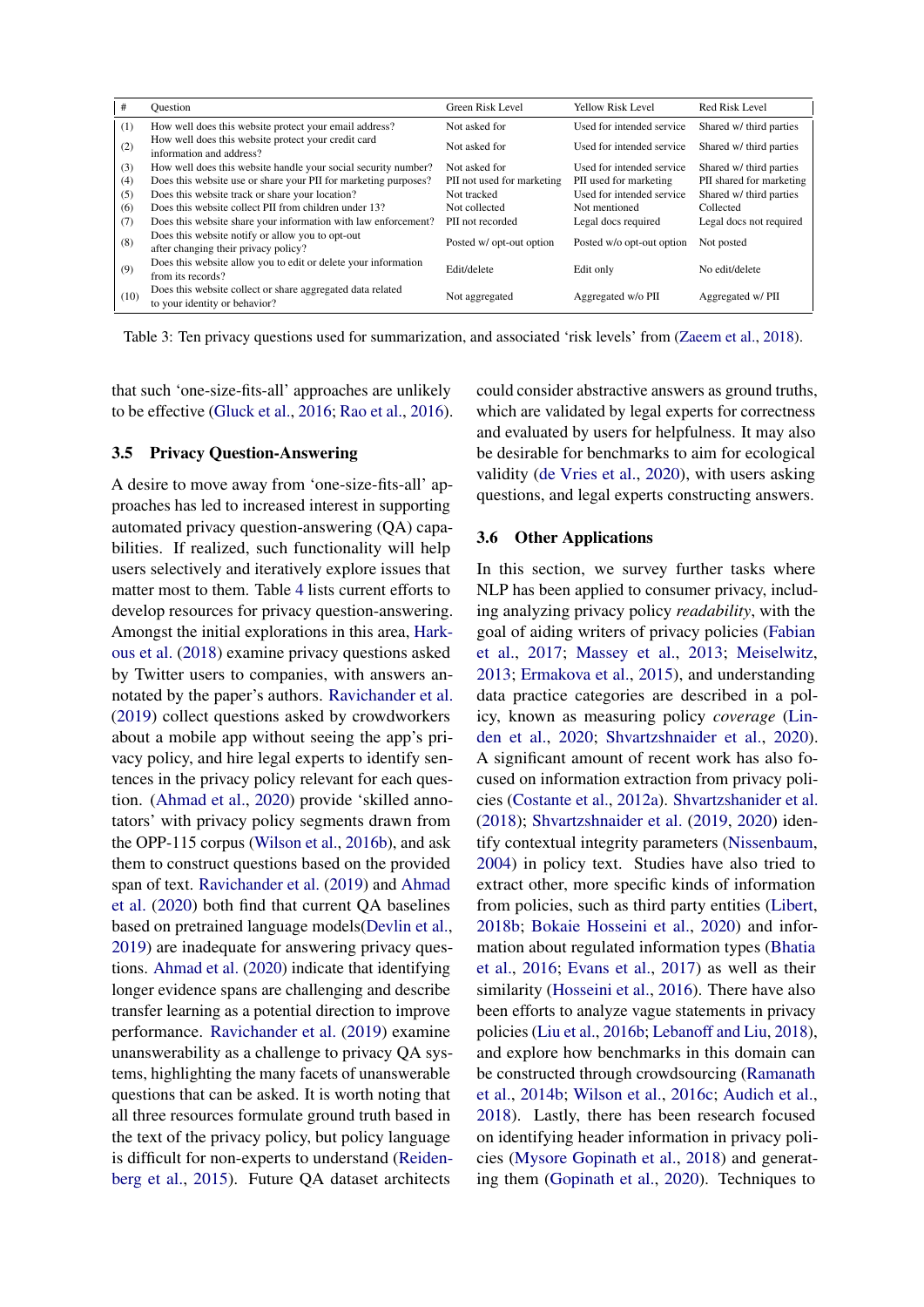<span id="page-6-0"></span>

| Dataset                                  | #Questions | <b>Ouestion</b><br>Scenario                                                                          | Legal Expert<br>Annotator | Asker<br>Cannot See<br>Evidence | Unanswerable<br><b>Questions</b> | Non-Contiguous<br>Answer |
|------------------------------------------|------------|------------------------------------------------------------------------------------------------------|---------------------------|---------------------------------|----------------------------------|--------------------------|
| <b>Polisis</b><br>(Harkous et al., 2018) | 120        | Twitter users ask questions<br>to a company.                                                         |                           |                                 |                                  |                          |
| PrivacyQA<br>(Ravichander et al., 2019)  | 1750       | Crowdworkers ask questions<br>about a mobile app.                                                    |                           |                                 |                                  |                          |
| PolicyOA<br>(Ahmad et al., 2020)         | 714        | Skilled annotators are shown a text span<br>and data practice, and asked to construct<br>a question. | Х                         | x                               |                                  |                          |

Table 4: Comparison of Polisis [\(Harkous et al.,](#page-10-10) [2018\)](#page-10-10), PrivacyQA [\(Ravichander et al.,](#page-12-11) [2019\)](#page-12-11) and PolicyQA [\(Ahmad](#page-9-8) [et al.,](#page-9-8) [2020\)](#page-9-8) QA datasets. *Question Scenario* describes conditions under which the questions were generated. 'Asker Cannot See Evidence' indicates the asker of the question was not shown evidence from the document when formulating questions. Unanswerable questions indicates if the corpus includes unanswerable questions. 'Non Contriguous Answer' indicates the answers are allowed to be from non-adjacent segments of the privacy policy.

process privacy policies have largely followed successful approaches elsewhere in NLP, starting from feature-based approaches [\(Sathyendra et al.,](#page-12-10) [2017;](#page-12-10) [Zimmeck et al.,](#page-13-5) [2019a\)](#page-13-5), training domain-specific word embeddings [\(Kumar et al.,](#page-10-17) [2019\)](#page-10-17) and finetuning pretrained language models on privacy policies [\(Nejad et al.,](#page-12-17) [2020;](#page-12-17) [Mustapha et al.,](#page-11-15) [2020\)](#page-11-15).

#### 3.7 Towards New Tasks and Formulations

We discuss a vision of future applications of NLP in aiding consumer privacy. We believe these applications present interesting opportunities for the community to develop technologies, both because of the technical challenges they offer and the impact they are likely to have.

Detecting surprising statements: Since users do not read privacy policies, their expectations for the data practices of services might not align with services' actual practices. These mismatches may result in unexpected privacy risks which lead to loss of user trust [\(Rao et al.,](#page-12-13) [2016\)](#page-12-13). Identifying such 'surprising' statements will require understanding social context and domain knowledge of privacy information types. For example, it is natural for a banking website to collect payment information, but not health information. Moreover, understanding what statements will be surprising for each individual user requires understanding their personal, social and cultural backrounds [\(Rao et al.,](#page-12-13) [2016\)](#page-12-13). We speculate that NLP can potentially be leveraged to increase transparency by identifying discordant statements within privacy policies.

Detecting missing information: In contrast to detecting surprising statements, privacy policies may be *underspecified*. [Story et al.](#page-13-19) [\(2018\)](#page-13-19) find that many policies contain language appearing in unrelated privacy policies, indicating that policy writers

may use privacy policy generators not suited to their application, potentially resulting in missing information. Techniques from compliance analysis could help in flagging some of these issues [\(Zim](#page-14-0)[meck et al.,](#page-14-0) [2017,](#page-14-0) [2019a\)](#page-13-5).

Generating privacy nutrition labels: One proposal to overcome the gap in communicating privacy information to users has been the privacy 'nutrition label' approach [\(Kelley et al.,](#page-10-18) [2009,](#page-10-18) [2013\)](#page-10-19), as shown in Fig. [2.](#page-15-0) The proposal draws from industries such as nutrition, warning and energy labeling where information has to be communicated to consumers in a standardized way. Recently, Apple announced that developers will be required to provide information for these labels [\(Campbell,](#page-9-19) [2020\)](#page-9-19), which disclose to the user the information a company and third parties collect.[4](#page-6-1) This approach could potentially be helpful to users to understand privacy information at a glance, but presents challenges to both developers and app platforms. Developers need to ensure their nutrition label is accurate and platforms need to enforce compliance to these requirements. Potentially, early successes of language technologies in compliance systems can be extended to analyzing a specified nutrition label, policy and application code. NLP may also be used to generate nutrition labels which developers inspect, as opposed to the more costly process of developers specifying nutrition labels from scratch which may hinder adoption [\(Fowler,](#page-10-20) [2021\)](#page-10-20).

Personalized privacy summaries: One approach to mitigating inadequacies of policy summarization—where generic summaries may not be sufficiently complete —is personalized sum-marization (Díaz and Gervás, [2007;](#page-9-20) [Hu et al.,](#page-10-21)

<span id="page-6-1"></span><sup>4</sup>An example of such a nutrition label can be found in Appendix. A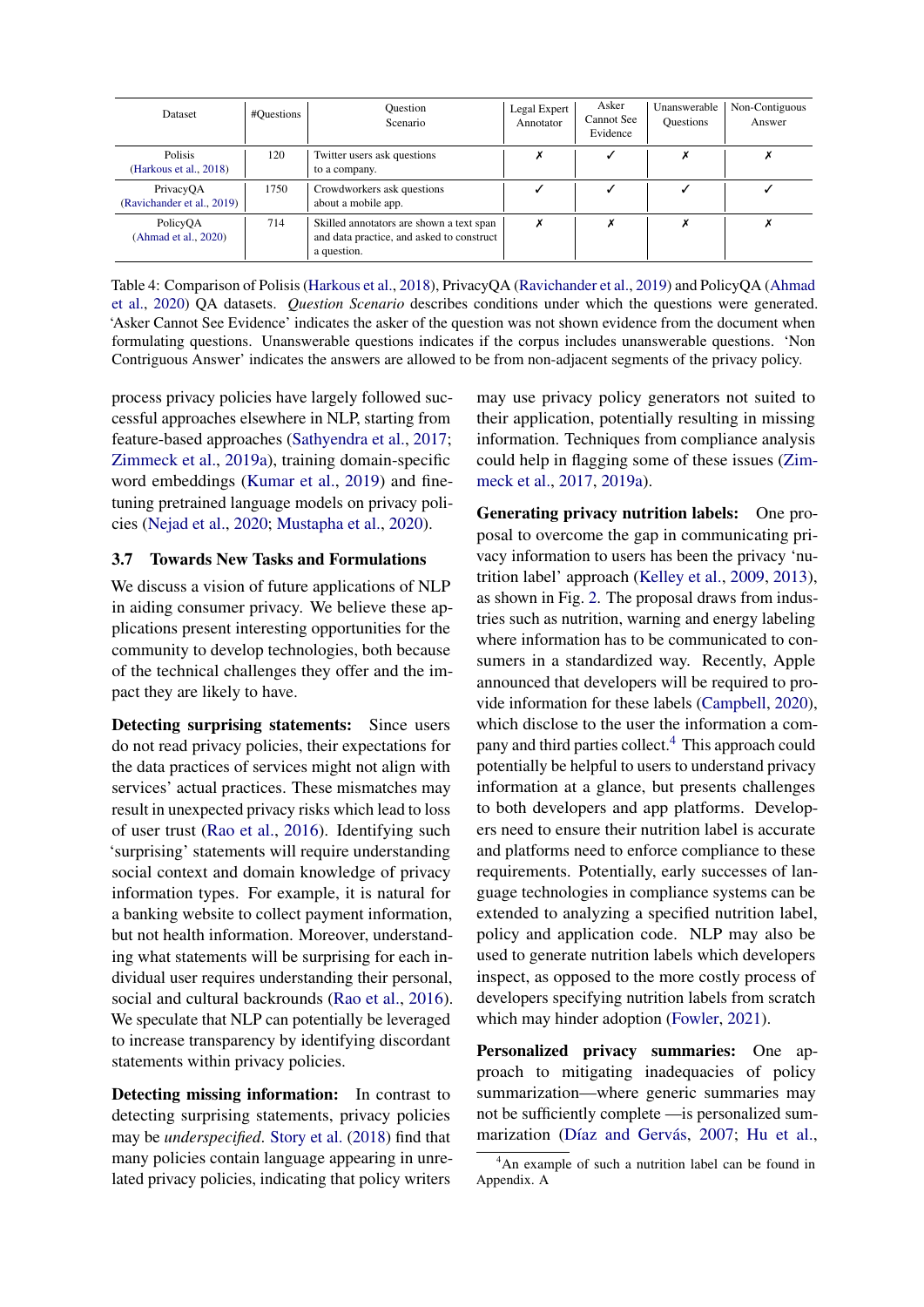[2012\)](#page-10-21). In this formulation, policies are summarized for each user based on issues that matter most to them. This formulation may alleviate some downsides of QA approaches, which require the user know how to manage their privacy by asking the right questions. Personalized summarization systems would benefit from modeling users' level of knowledge, as well as their beliefs, desires and goals. In NLP, there has been effort towards addressing similar challenges for personalized learning in intelligent tutoring [\(McLaren et al.,](#page-11-16) [2006;](#page-11-16) [Malpani et al.,](#page-11-17) [2011\)](#page-11-17).

Assistive Policy Writing: We speculate advances in natural language generation and compliance analysis techniques may jointly be leveraged to help app developers create more accurate privacy policies, rather than relying on policy generators [\(Story et al.,](#page-13-19) [2018\)](#page-13-19). Privacy policies generally cover a known set of data practices [\(Wilson et al.,](#page-13-20) [2016a\)](#page-13-20), providing potential statistical commonalities to aid natural language generation. Code analysis can be leveraged to constrain generation to accurately describe data practices of a service.

## <span id="page-7-0"></span>4 Progress and Challenges

Although privacy policies have legal effects for most Internet users, these types of texts constitute an underserved domain in NLP. NLP has the potential to play a role in easing user burden in understanding salient aspects of privacy policies, help regulators enforce compliance and help developers enhance the quality of privacy policies by reducing the effort required to construct them. Yet, the privacy domain presents several challenges that require specialized resources to deal with effectively. We describe some of these distinctive challenges, as well as the capabilities that will need to be developed to process policies satisfactorily.

- *Disagreeable privacy policies:* Privacy policies are complex, but are the most important source of information about how user data is collected, managed and used. [Reidenberg et al.](#page-12-0) [\(2015\)](#page-12-0) find that sometimes discrepancies can arise in the interpretation of policy language, even between experts. This additional complexity should be taken into consideration by those developing language technologies in this domain.
- *Difficulty or validity of collecting annotations:* Privacy policies are legal documents that have legal effects on how user data is collected and

used. While crowdworkers have been found to provide non-trivial annotations for some tasks in this domain [\(Wilson et al.,](#page-13-18) [2016c\)](#page-13-18), individual practitioners constructing applications must carefully consider the consequences of sourcing non-expert annotations in the context of their task and the impacted stakeholders, and not rely on crowdsourced annotation simply because it is cheaper or easier to scale.

- *Difficult for users to articulate their needs and questions:* Developing effective privacy QA functionality will require understanding the kinds of questions users ask and quantifying to what extent privacy literacy affects users' ability to ask the right questions. [Ravichander](#page-12-11) [et al.](#page-12-11) [\(2019\)](#page-12-11) find many questions collected from crowdworkers were either incomprehensible, irrelevant or atypical. Understanding these factors could lead to the development of more proactive QA functionality- for example, rather than wait for users to form questions, the QA system could prompt users to reflect on certain privacy issues.
- *Challenges to QA*: Additionally, privacy question-answering systems themselves will require several capabilities in order to have larger impact. These systems must be capable of doing question-answering iteratively, working with the user towards resolving information-seeking needs. They will also need to consider unanswerability[\(Rajpurkar et al.,](#page-12-18) [2018;](#page-12-18) [Ravichander](#page-12-11) [et al.,](#page-12-11) [2019;](#page-12-11) [Asai and Choi,](#page-9-21) [2020\)](#page-9-21) as a *graded* problem, recognizing to what extent the privacy policy contains an answer and communicating both what is known and what is not known to the user. QA systems must also consider what kinds of answers are useful, identifying appropriate response format and tailoring answers to the user's level of knowledge and individual preferences.
- *Domain Knowledge*: It remains an open question how to best incorporate expert knowledge into the processing of privacy policies. Although privacy policies are intended to be read by everyday users, experts and users often disagree on their interpretations [\(Reidenberg et al.,](#page-12-0) [2015\)](#page-12-0).
- *Combining Disparate Sources of Information*: While privacy policies are the single most important source of information about collection and sharing practices surrounding user data, technologies to address users' personalized concerns could leverage additional sources of informationsuch as analyzing the code of a given technology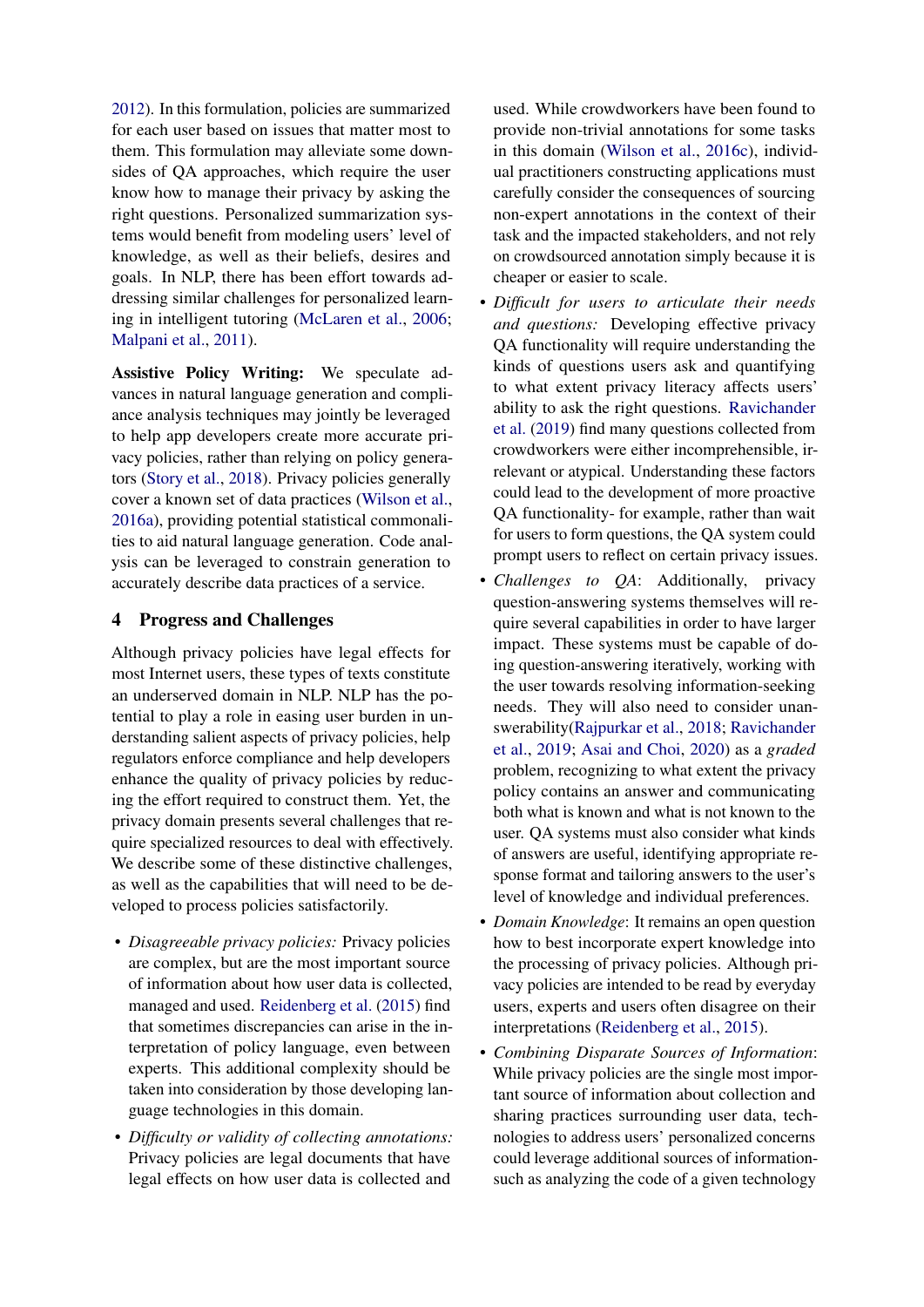such as a mobile app, news articles, or background knowledge of a legal, technical or statistical nature. For example, when the policy is silent on an issue- a QA system could report the practices of other similiar services to the user, or if a user asks about the likelihood of a data breach, the QA system could refer to news sources for information about the service.

- *User Modeling*: Personalized privacy approaches will also need to model individual user's personal, social and cultural contexts to deliver impact. This could include information about the issues likely to matter most to users, their background knowledge, privacy preferences and expectations [\(Liu et al.,](#page-11-18) [2014a;](#page-11-18) [Lin](#page-11-19) [et al.,](#page-11-19) [2014;](#page-11-19) [Liu et al.,](#page-11-20) [2016a\)](#page-11-20).
- *Accessibility:* Efforts to help users understand privacy policies by breaking through walls of text to identify salient aspects, are expected to help users with a range of visual impairments navigate their privacy. Future work would conduct user studies to determine the extent to which developed technologies ease visually-impaired users' accessibility to learn about the content of policies, related to their interests or concerns.

## 5 Ethical Considerations

While NLP has the potential to benefit consumer privacy, we emphasize there are also ethical considerations to be taken in account. These include:

Bias of agent providing technology: A factor that must be considered in the practical deployment of NLP systems in this domain is the incentives of the entity creating or providing the technology. For example, the incentives of a company that develops a QA system to answer questions about its own privacy policy may not align with those of a trusted third-party privacy assistant that reviews the privacy policies of many different companies. This information also needs to be communicated in an accurate and unbiased fashion to users.

User Trust: While NLP systems have the potential to digest policy text and present information to users, NLP systems are seldom completely accurate, and therefore it is important that users be appropriately informed of these limitations. For example, if a QA system communicates a data practice incorrectly in response to a users' question and the user encounters privacy harms contrary to their expectations as a result, they may lose trust in the

system. It is important to also identify appropriate disclaimers to accompany NLP systems to manage user expectations.

Discriminatory Outcomes: It is possible that different populations will benefit to different extents from the developed technologies, and we are yet unable to anticipate precisely where the benefits will accrue. For example, users with higher degrees of privacy literacy may be able to take better advantage of a developed QA system.

Technological Solutionism: It is important to consider that while language technologies have the potential to considerably alleviate user burden in reading privacy policies, they are unlikely to completely resolve the issue that users are unable to read and review a multitude of privacy policies everyday. Advances toward addressing the limitations of notice and choice will also require progress in regulation and enforcement by regulatory bodies to ensure that enterprises are more accurate in their disclosures and use clearer language, in tandem with creative technological solutions.

## 6 Conclusion

Privacy is about the right of people to control the collection and use of their data. Today privacy relies on the 'Notice and Choice' framework, which assumes that people actually read the text of privacy policies. This is a fantasy as users do not have the time to do so. In this article, we summarize how language technologies can help overcome this challenge and support the development of solutions that assist customers, technology providers and regulators. We reviewed early successes and presented a vision of how NLP could further help in the future. We hope this article will motivate NLP researchers to contribute to this vision and empower people to regain control over their privacy.

## Acknowledgements

This research was supported in part by grants from the National Science Foundation Secure and Trustworthy Computing program (CNS-1330596, CNS-1330214, CNS-15-13957, CNS-1801316, CNS-1914486, CNS-1914444) and DARPA(FA8750-15- 2-0277). Part of the work summarized in this paper was conducted by the Usable Privacy Policy Project(<https://usableprivacy.org>). The authors would like to thank Siddhant Arora, Rex Chen and Aakanksha Naik for valuable discussion.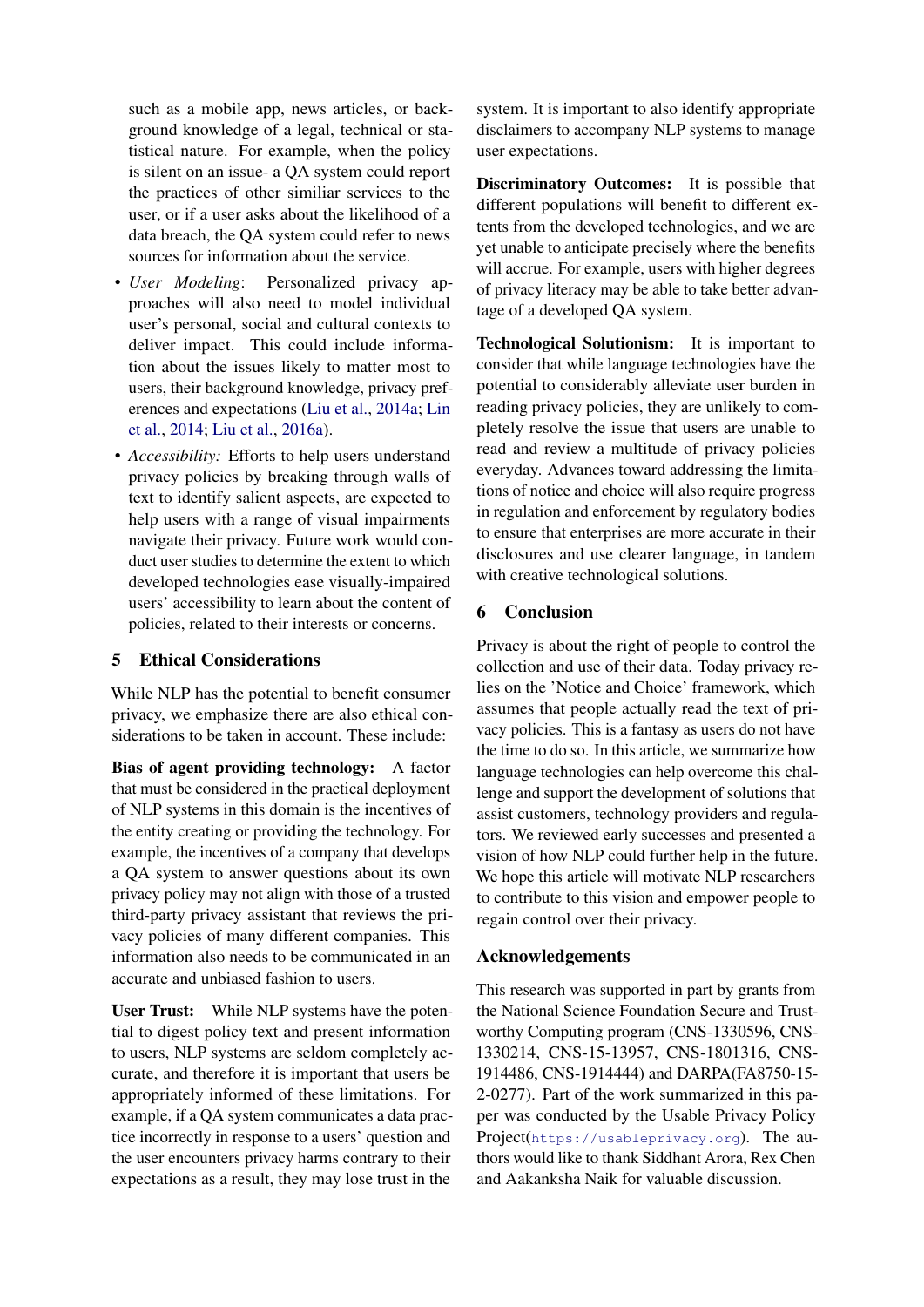#### References

- <span id="page-9-8"></span>Wasi Ahmad, Jianfeng Chi, Yuan Tian, and Kai-Wei Chang. 2020. [PolicyQA: A reading comprehension](https://doi.org/10.18653/v1/2020.findings-emnlp.66) [dataset for privacy policies.](https://doi.org/10.18653/v1/2020.findings-emnlp.66) In *Findings of the Association for Computational Linguistics: EMNLP 2020*, pages 743–749, Online. Association for Computational Linguistics.
- <span id="page-9-11"></span>Waleed Ammar, Shomir Wilson, Norman Sadeh, and Noah A Smith. 2012. Automatic categorization of privacy policies: A pilot study. *Technical Report CMU-LTI-12-019, Carnegie Mellon University*.
- <span id="page-9-21"></span>Akari Asai and Eunsol Choi. 2020. Challenges in information seeking qa: Unanswerable questions and paragraph retrieval. *arXiv preprint arXiv:2010.11915*.
- <span id="page-9-0"></span>UN General Assembly. 1948. Universal declaration of human rights. *UN General Assembly*, 302(2).
- <span id="page-9-18"></span>Dhiren A Audich, Rozita Dara, and Blair Nonnecke. 2018. Privacy policy annotation for semi-automated analysis: A cost-effective approach. In *IFIP International Conference on Trust Management*, pages 29– 44. Springer.
- <span id="page-9-7"></span>Vinayshekhar Bannihatti Kumar, Roger Iyengar, Namita Nisal, Yuanyuan Feng, Hana Habib, Peter Story, Sushain Cherivirala, Margaret Hagan, Lorrie Cranor, Shomir Wilson, et al. 2020. Finding a choice in a haystack: Automatic extraction of optout statements from privacy policy text. In *Proceedings of The Web Conference 2020*, pages 1943– 1954.
- <span id="page-9-6"></span>Shmuel I Becher and Uri Benoliel. 2019. Law in books and law in action: the readability of privacy policies and the gdpr. In *Consumer Law and Economics*, pages 179–204. Springer.
- <span id="page-9-4"></span>Iz Beltagy, Kyle Lo, and Arman Cohan. 2019. [SciB-](https://doi.org/10.18653/v1/D19-1371)[ERT: A pretrained language model for scientific text.](https://doi.org/10.18653/v1/D19-1371) In *Proceedings of the 2019 Conference on Empirical Methods in Natural Language Processing and the 9th International Joint Conference on Natural Language Processing (EMNLP-IJCNLP)*, pages 3615– 3620, Hong Kong, China. Association for Computational Linguistics.
- <span id="page-9-9"></span>Jaspreet Bhatia, Morgan C Evans, Sudarshan Wadkar, and Travis D Breaux. 2016. Automated extraction of regulated information types using hyponymy relations. In *2016 IEEE 24th International Requirements Engineering Conference Workshops (REW)*, pages 19–25. IEEE.
- <span id="page-9-14"></span>Alexander Bleier and Maik Eisenbeiss. 2015. The importance of trust for personalized online advertising. *Journal of Retailing*, 91(3):390–409.
- <span id="page-9-17"></span>Mitra Bokaie Hosseini, Pragyan K C, Irwin Reyes, and Serge Egelman. 2020. [Identifying and classifying](https://doi.org/10.18653/v1/2020.privatenlp-1.3)

[third-party entities in natural language privacy poli](https://doi.org/10.18653/v1/2020.privatenlp-1.3)[cies.](https://doi.org/10.18653/v1/2020.privatenlp-1.3) In *Proceedings of the Second Workshop on Privacy in NLP*, pages 18–27, Online. Association for Computational Linguistics.

- <span id="page-9-3"></span>Isabel Cachola, Kyle Lo, Arman Cohan, and Daniel Weld. 2020. [TLDR: Extreme summarization of sci](https://doi.org/10.18653/v1/2020.findings-emnlp.428)[entific documents.](https://doi.org/10.18653/v1/2020.findings-emnlp.428) In *Findings of the Association for Computational Linguistics: EMNLP 2020*, pages 4766–4777, Online. Association for Computational Linguistics.
- <span id="page-9-19"></span>Ian Carlos Campbell. 2020. [Apple will require apps to](https://www.theverge.com/2020/11/5/21551926/apple-privacy-developers-nutrition-labels-app-store-ios-14) [add privacy 'nutrition labels' starting december 8th.](https://www.theverge.com/2020/11/5/21551926/apple-privacy-developers-nutrition-labels-app-store-ios-14)
- <span id="page-9-1"></span>Fred H Cate. 2010. The limits of notice and choice. *IEEE Security & Privacy*, 8(2).
- <span id="page-9-5"></span>Julie E Cohen. 2012. What privacy is for. *Harv. L. Rev.*, 126:1904.
- <span id="page-9-10"></span>Elisa Costante, Jerry den Hartog, and Milan Petkovic.´ 2012a. What websites know about you. In *Data Privacy Management and Autonomous Spontaneous Security*, pages 146–159. Springer.
- <span id="page-9-12"></span>Elisa Costante, Yuanhao Sun, Milan Petkovic, and ´ Jerry den Hartog. 2012b. [A machine learning solu](https://doi.org/10.1145/2381966.2381979)[tion to assess privacy policy completeness: \(short pa](https://doi.org/10.1145/2381966.2381979)[per\).](https://doi.org/10.1145/2381966.2381979) In *Proceedings of the 2012 ACM Workshop on Privacy in the Electronic Society*, WPES '12, page 91–96, New York, NY, USA. Association for Computing Machinery.
- <span id="page-9-2"></span>Lorrie Faith Cranor. 2012. Necessary but not sufficient: Standardized mechanisms for privacy notice and choice. *J. on Telecomm. & High Tech. L.*, 10:273.
- <span id="page-9-13"></span>Lorrie Faith Cranor, Joseph Reagle, and Mark S Ackerman. 2000. Beyond concern: Understanding net users' attitudes about online privacy. *The Internet upheaval: raising questions, seeking answers in communications policy*, pages 47–70.
- <span id="page-9-16"></span>Jacob Devlin, Ming-Wei Chang, Kenton Lee, and Kristina Toutanova. 2019. [BERT: Pre-training of](https://doi.org/10.18653/v1/N19-1423) [deep bidirectional transformers for language under](https://doi.org/10.18653/v1/N19-1423)[standing.](https://doi.org/10.18653/v1/N19-1423) In *Proceedings of the 2019 Conference of the North American Chapter of the Association for Computational Linguistics: Human Language Technologies, Volume 1 (Long and Short Papers)*, pages 4171–4186, Minneapolis, Minnesota. Association for Computational Linguistics.
- <span id="page-9-20"></span>Alberto Díaz and Pablo Gervás. 2007. User-model based personalized summarization. *Information Processing and Management: an International Journal*, 43(6):1715–1734.
- <span id="page-9-15"></span>William Enck, Peter Gilbert, Seungyeop Han, Vasant Tendulkar, Byung-Gon Chun, Landon P Cox, Jaeyeon Jung, Patrick McDaniel, and Anmol N Sheth. 2014. Taintdroid: an information-flow tracking system for realtime privacy monitoring on smartphones. *ACM Transactions on Computer Systems (TOCS)*, 32(2):1–29.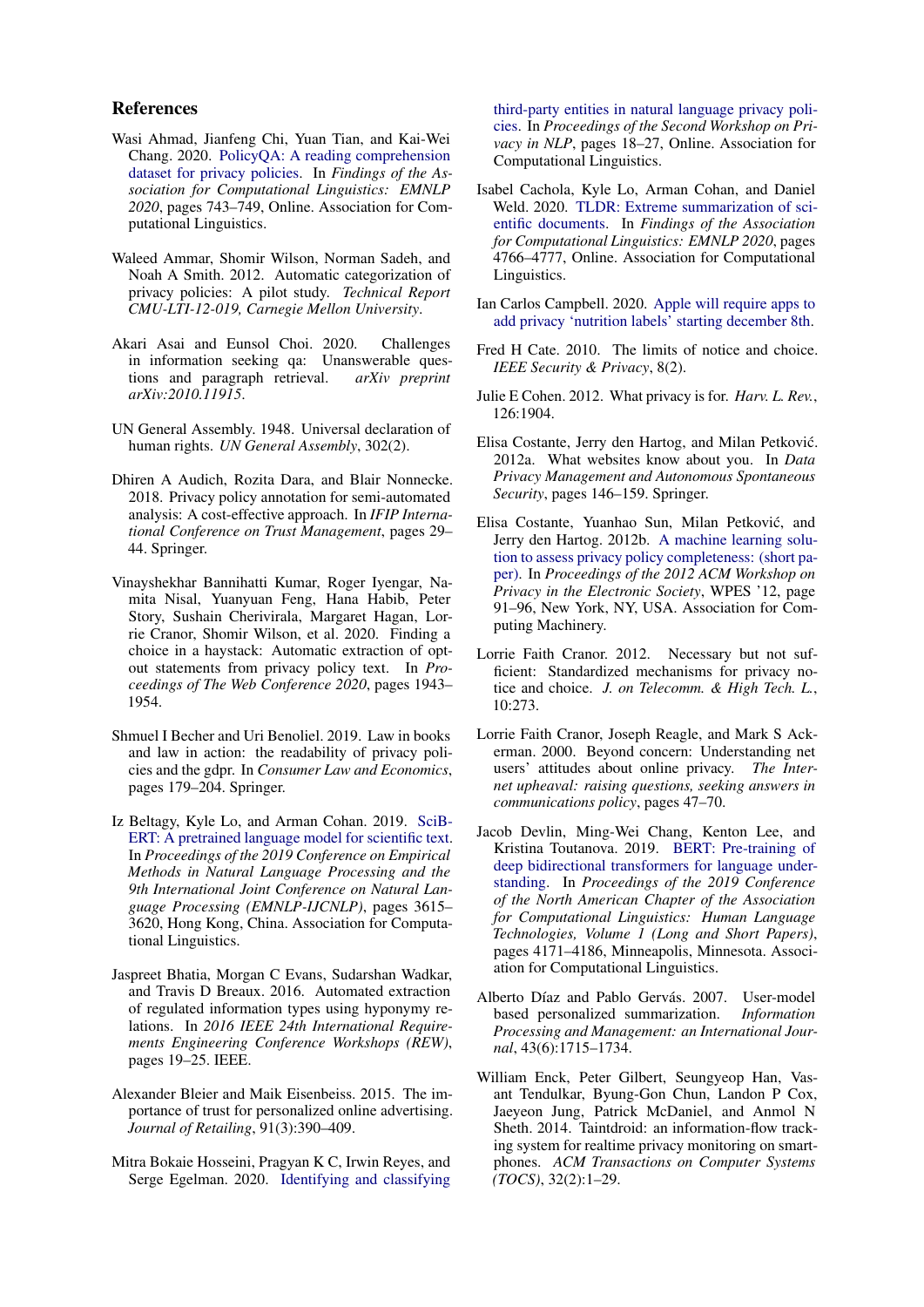- <span id="page-10-12"></span>Tatiana Ermakova, Benjamin Fabian, and E. Babina. 2015. Readability of privacy policies of healthcare websites. In *12. Internationale Tagung Wirtschaftsinformatik*.
- <span id="page-10-13"></span>Morgan C Evans, Jaspreet Bhatia, Sudarshan Wadkar, and Travis D Breaux. 2017. An evaluation of constituency-based hyponymy extraction from privacy policies. In *2017 IEEE 25th International Requirements Engineering Conference (RE)*, pages 312–321. IEEE.
- <span id="page-10-11"></span>Benjamin Fabian, Tatiana Ermakova, and Tino Lentz. 2017. [Large-scale readability analysis of privacy](https://doi.org/10.1145/3106426.3106427) [policies.](https://doi.org/10.1145/3106426.3106427) In *Proceedings of the International Conference on Web Intelligence*, WI '17, page 18–25, New York, NY, USA. Association for Computing Machinery.
- <span id="page-10-0"></span>Federal Trade Commission. 1998. Privacy online: A report to congress. *Washington, DC, June*, pages 10– 11.
- <span id="page-10-20"></span>Geoffrey Fowler. 2021. [I checked apple's new privacy](https://www.washingtonpost.com/technology/2021/01/29/apple-privacy-nutrition-label/) ['nutrition labels.' many were false.](https://www.washingtonpost.com/technology/2021/01/29/apple-privacy-nutrition-label/)
- <span id="page-10-5"></span>FTC. 2013. Path social networking app settles ftc charges it deceived consumers and improperly collected personal information from users' mobile address books. https://www.ftc.gov/newsevents/press-releases/2013/02/path-socialnetworking-app-settles-ftc-charges-it-deceived.
- <span id="page-10-9"></span>Joshua Gluck, Florian Schaub, Amy Friedman, Hana Habib, Norman Sadeh, Lorrie Faith Cranor, and Yuvraj Agarwal. 2016. How short is too short? implications of length and framing on the effectiveness of privacy notices. In *12th Symposium on Usable Privacy and Security (SOUPS)*, pages 321–340.
- <span id="page-10-16"></span>Abhijith Athreya Mysore Gopinath, Vinayshekhar Bannihatti Kumar, Shomir Wilson, and Norman Sadeh. 2020. Automatic section title generation to improve the readability of privacy policies.
- <span id="page-10-10"></span>Hamza Harkous, Kassem Fawaz, Rémi Lebret, Florian Schaub, Kang G Shin, and Karl Aberer. 2018. Polisis: Automated analysis and presentation of privacy policies using deep learning. *arXiv preprint arXiv:1802.02561*.
- <span id="page-10-14"></span>Mitra Bokaei Hosseini, Sudarshan Wadkar, Travis D Breaux, and Jianwei Niu. 2016. Lexical similarity of information type hypernyms, meronyms and synonyms in privacy policies.
- <span id="page-10-21"></span>Po Hu, Donghong Ji, Chong Teng, and Yujing Guo. 2012. [Context-enhanced personalized social sum](https://www.aclweb.org/anthology/C12-1075)[marization.](https://www.aclweb.org/anthology/C12-1075) In *Proceedings of COLING 2012*, pages 1223–1238, Mumbai, India. The COLING 2012 Organizing Committee.
- <span id="page-10-4"></span>Lucas D Introna. 1997. Privacy and the computer: why we need privacy in the information society. *Metaphilosophy*, 28(3):259–275.
- <span id="page-10-1"></span>Priyank Jain, Manasi Gyanchandani, and Nilay Khare. 2016. Big data privacy: a technological perspective and review. *Journal of Big Data*, 3(1):25.
- <span id="page-10-2"></span>Sarthak Jain, Madeleine van Zuylen, Hannaneh Hajishirzi, and Iz Beltagy. 2020. Scirex: A challenge dataset for document-level information extraction. In *Proceedings of the 58th Annual Meeting of the Association for Computational Linguistics*, pages 7506–7516.
- <span id="page-10-7"></span>California Department of Justice. 2012. [Attorney gen](https://oag.ca.gov/news/press-releases/attorney-general-kamala-d-harris-secures-global-agreement-strengthen-privacy)[eral kamala d. harris secures global agreement to](https://oag.ca.gov/news/press-releases/attorney-general-kamala-d-harris-secures-global-agreement-strengthen-privacy) [strengthen privacy protections for users of mobile](https://oag.ca.gov/news/press-releases/attorney-general-kamala-d-harris-secures-global-agreement-strengthen-privacy) [applications.](https://oag.ca.gov/news/press-releases/attorney-general-kamala-d-harris-secures-global-agreement-strengthen-privacy)
- <span id="page-10-3"></span>Dongyeop Kang, Waleed Ammar, Bhavana Dalvi, Madeleine van Zuylen, Sebastian Kohlmeier, Eduard Hovy, and Roy Schwartz. 2018. [A dataset of](https://doi.org/10.18653/v1/N18-1149) [peer reviews \(PeerRead\): Collection, insights and](https://doi.org/10.18653/v1/N18-1149) [NLP applications.](https://doi.org/10.18653/v1/N18-1149) In *Proceedings of the 2018 Conference of the North American Chapter of the Association for Computational Linguistics: Human Language Technologies, Volume 1 (Long Papers)*, pages 1647–1661, New Orleans, Louisiana. Association for Computational Linguistics.
- <span id="page-10-18"></span>Patrick Gage Kelley, Joanna Bresee, Lorrie Faith Cranor, and Robert W Reeder. 2009. A nutrition label for privacy. In *Proceedings of the 5th Symposium on Usable Privacy and Security*, page 4. ACM.
- <span id="page-10-19"></span>Patrick Gage Kelley, Lorrie Faith Cranor, and Norman Sadeh. 2013. *[Privacy as Part of the App Decision-](https://doi.org/10.1145/2470654.2466466)[Making Process](https://doi.org/10.1145/2470654.2466466)*, page 3393–3402. Association for Computing Machinery, New York, NY, USA.
- <span id="page-10-6"></span>Moniba Keymanesh, Micha Elsner, and Srinivasan Parthasarathy. 2020. Toward domain-guided controllable summarization of privacy policies. In *Natural Legal Language Processing Workshop*. KDD.
- <span id="page-10-17"></span>Vinayshekhar Bannihatti Kumar, Abhilasha Ravichander, Peter Story, and Norman Sadeh. 2019. Quantifying the effect of in-domain distributed word representations: A study of privacy policies. In *AAAI Spring Symposium on Privacy Enhancing AI and Language Technologies: PAL 2019*.
- <span id="page-10-15"></span>Logan Lebanoff and Fei Liu. 2018. [Automatic detec](https://doi.org/10.18653/v1/D18-1387)[tion of vague words and sentences in privacy poli](https://doi.org/10.18653/v1/D18-1387)[cies.](https://doi.org/10.18653/v1/D18-1387) In *Proceedings of the 2018 Conference on Empirical Methods in Natural Language Processing*, pages 3508–3517, Brussels, Belgium. Association for Computational Linguistics.
- <span id="page-10-8"></span>Timothy Libert. 2018a. [An automated approach to](https://doi.org/10.1145/3178876.3186087) [auditing disclosure of third-party data collection in](https://doi.org/10.1145/3178876.3186087) [website privacy policies.](https://doi.org/10.1145/3178876.3186087) In *Proceedings of the 2018 World Wide Web Conference*, WWW '18, page 207–216, Republic and Canton of Geneva, CHE. International World Wide Web Conferences Steering Committee.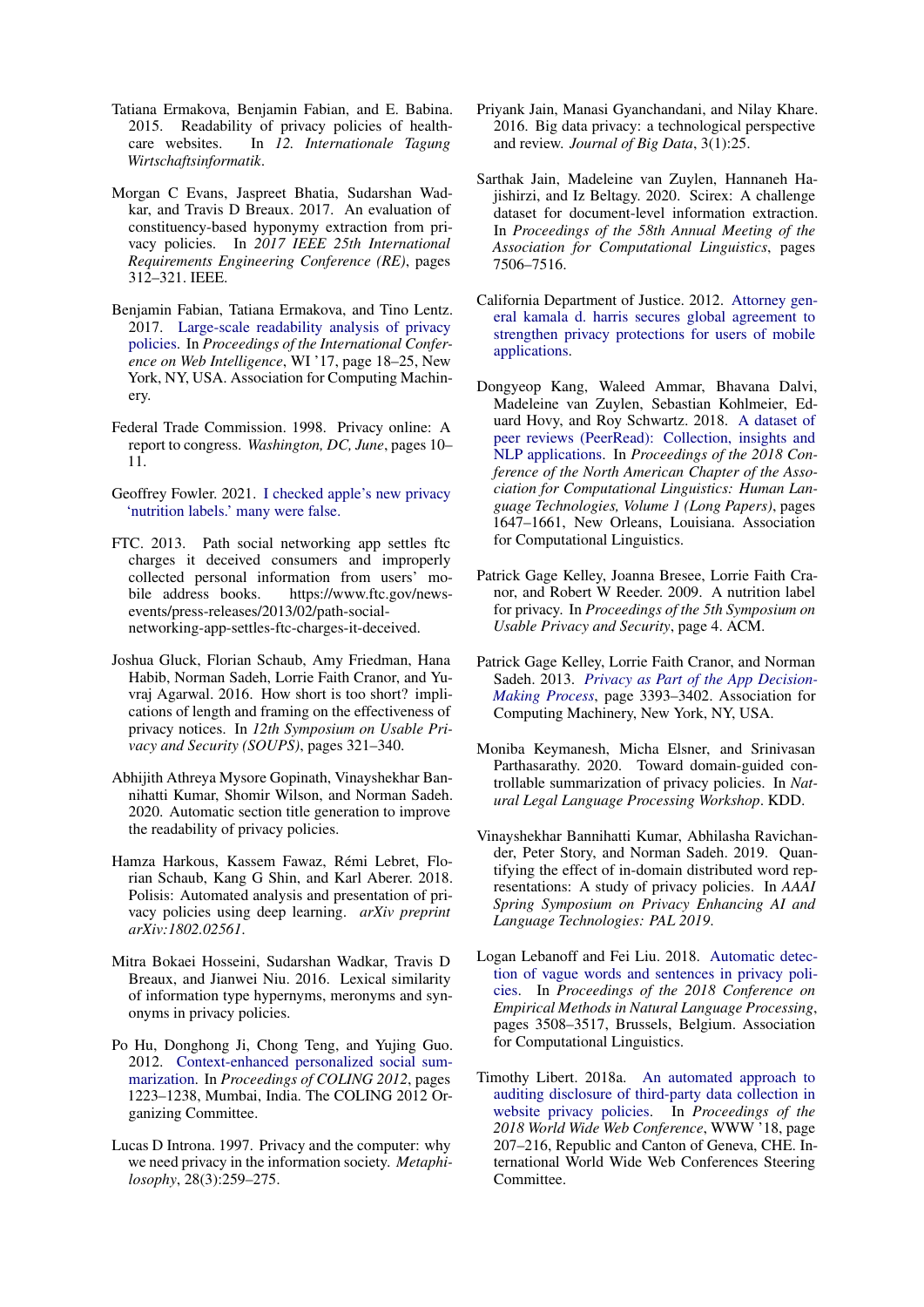- <span id="page-11-13"></span>Timothy Libert. 2018b. An automated approach to auditing disclosure of third-party data collection in website privacy policies. In *Proceedings of the 2018 World Wide Web Conference*, pages 207–216.
- <span id="page-11-19"></span>Jialiu Lin, Bin Liu, Norman Sadeh, and Jason I Hong. 2014. Modeling users' mobile app privacy preferences: Restoring usability in a sea of permission settings. In *10th Symposium On Usable Privacy and Security (*{*SOUPS*} *2014)*, pages 199–212.
- <span id="page-11-2"></span>Thomas Linden, Rishabh Khandelwal, Hamza Harkous, and Kassem Fawaz. 2020. The privacy policy landscape after the gdpr. *Proceedings on Privacy Enhancing Technologies*, 2020(1):47–64.
- <span id="page-11-20"></span>Bin Liu, Mads Schaarup Andersen, Florian Schaub, Hazim Almuhimedi, SA Zhang, Norman Sadeh, Alessandro Acquisti, and Yuvraj Agarwal. 2016a. Follow my recommendations: A personalized privacy assistant for mobile app permissions. In *Symposium on Usable Privacy and Security*.
- <span id="page-11-18"></span>Bin Liu, Jialiu Lin, and Norman Sadeh. 2014a. Reconciling mobile app privacy and usability on smartphones: Could user privacy profiles help? In *Proceedings of the 23rd international conference on World wide web*, pages 201–212.
- <span id="page-11-14"></span>Fei Liu, Nicole Lee Fella, and Kexin Liao. 2016b. Modeling language vagueness in privacy policies using deep neural networks. In *2016 AAAI Fall Symposium Series*.
- <span id="page-11-12"></span>Fei Liu, Jeffrey Flanigan, Sam Thomson, Norman Sadeh, and Noah A Smith. 2015. Toward abstractive summarization using semantic representations. In *Proceedings of the 2015 Conference of the North American Chapter of the Association for Computational Linguistics: Human Language Technologies*, pages 1077–1086.
- <span id="page-11-8"></span>Fei Liu, Rohan Ramanath, Norman Sadeh, and Noah A. Smith. 2014b. [A step towards usable privacy policy:](https://www.aclweb.org/anthology/C14-1084) [Automatic alignment of privacy statements.](https://www.aclweb.org/anthology/C14-1084) In *Proceedings of COLING 2014, the 25th International Conference on Computational Linguistics: Technical Papers*, pages 884–894, Dublin, Ireland. Dublin City University and Association for Computational Linguistics.
- <span id="page-11-3"></span>Mary Madden, Michele Gilman, Karen Levy, and Alice Marwick. 2017. Privacy, poverty, and big data: A matrix of vulnerabilities for poor americans. *Wash. UL Rev.*, 95:53.
- <span id="page-11-1"></span>Mary Madden, Lee Rainie, Kathryn Zickuhr, Maeve Duggan, and Aaron Smith. 2014. Public perceptions of privacy and security in the post-snowden era. *Pew Research Center*, 12.
- <span id="page-11-17"></span>Ankit Malpani, Balaraman Ravindran, and Hema A Murthy. 2011. Personalized intelligent tutoring system using reinforcement learning.
- <span id="page-11-4"></span>Florencia Marotta-Wurgler. 2019. [Does "notice and](https://www.law.umich.edu/centersandprograms/lawandeconomics/workshops/Documents/Paper13.Marotta-Wurgler.Does%20Notice%20and%20Choice%20Disclosure%20Work.pdf) [choice" disclosure regulation work? an empirical](https://www.law.umich.edu/centersandprograms/lawandeconomics/workshops/Documents/Paper13.Marotta-Wurgler.Does%20Notice%20and%20Choice%20Disclosure%20Work.pdf) [study of privacy policies,".](https://www.law.umich.edu/centersandprograms/lawandeconomics/workshops/Documents/Paper13.Marotta-Wurgler.Does%20Notice%20and%20Choice%20Disclosure%20Work.pdf)
- <span id="page-11-5"></span>Aaron K Massey, Jacob Eisenstein, Annie I Antón, and Peter P Swire. 2013. Automated text mining for requirements analysis of policy documents. In *2013 21st IEEE International Requirements Engineering Conference (RE)*, pages 4–13. IEEE.
- <span id="page-11-0"></span>Aleecia M McDonald and Lorrie Faith Cranor. 2008. The cost of reading privacy policies. *ISJLP*, 4:543.
- <span id="page-11-10"></span>Aleecia M McDonald and Lorrie Faith Cranor. 2010. Americans' attitudes about internet behavioral advertising practices. In *Proceedings of the 9th annual ACM workshop on Privacy in the electronic society*, pages 63–72.
- <span id="page-11-16"></span>Bruce M McLaren, Sung-Joo Lim, France Gagnon, David Yaron, and Kenneth R Koedinger. 2006. Studying the effects of personalized language and worked examples in the context of a web-based intelligent tutor. In *International Conference on Intelligent Tutoring Systems*, pages 318–328. Springer.
- <span id="page-11-6"></span>Gabriele Meiselwitz. 2013. Readability assessment of policies and procedures of social networking sites. In *International Conference on Online Communities and Social Computing*, pages 67–75. Springer.
- <span id="page-11-15"></span>Majd Mustapha, Katsiaryna Krasnashchok, Anas Al Bassit, and Sabri Skhiri. 2020. Privacy policy classification with xlnet (short paper). In *Data Privacy Management, Cryptocurrencies and Blockchain Technology*, pages 250–257. Springer.
- <span id="page-11-7"></span>Abhijith Athreya Mysore Gopinath, Shomir Wilson, and Norman Sadeh. 2018. [Supervised and unsuper](https://doi.org/10.18653/v1/D18-1099)[vised methods for robust separation of section titles](https://doi.org/10.18653/v1/D18-1099) [and prose text in web documents.](https://doi.org/10.18653/v1/D18-1099) In *Proceedings of the 2018 Conference on Empirical Methods in Natural Language Processing*, pages 850–855, Brussels, Belgium. Association for Computational Linguistics.
- <span id="page-11-9"></span>Kanthashree Mysore Sathyendra, Shomir Wilson, Florian Schaub, Sebastian Zimmeck, and Norman Sadeh. 2017a. Identifying the provision of choices in privacy policy text. In *Proceedings of the 2017 Conference on Empirical Methods in Natural Language Processing*, pages 2774–2779, Copenhagen, Denmark. Association for Computational Linguistics.
- <span id="page-11-11"></span>Kanthashree Mysore Sathyendra, Shomir Wilson, Florian Schaub, Sebastian Zimmeck, and Norman Sadeh. 2017b. [Identifying the provision of choices](https://doi.org/10.18653/v1/D17-1294) [in privacy policy text.](https://doi.org/10.18653/v1/D17-1294) In *Proceedings of the 2017 Conference on Empirical Methods in Natural Language Processing*, pages 2774–2779, Copenhagen, Denmark. Association for Computational Linguistics.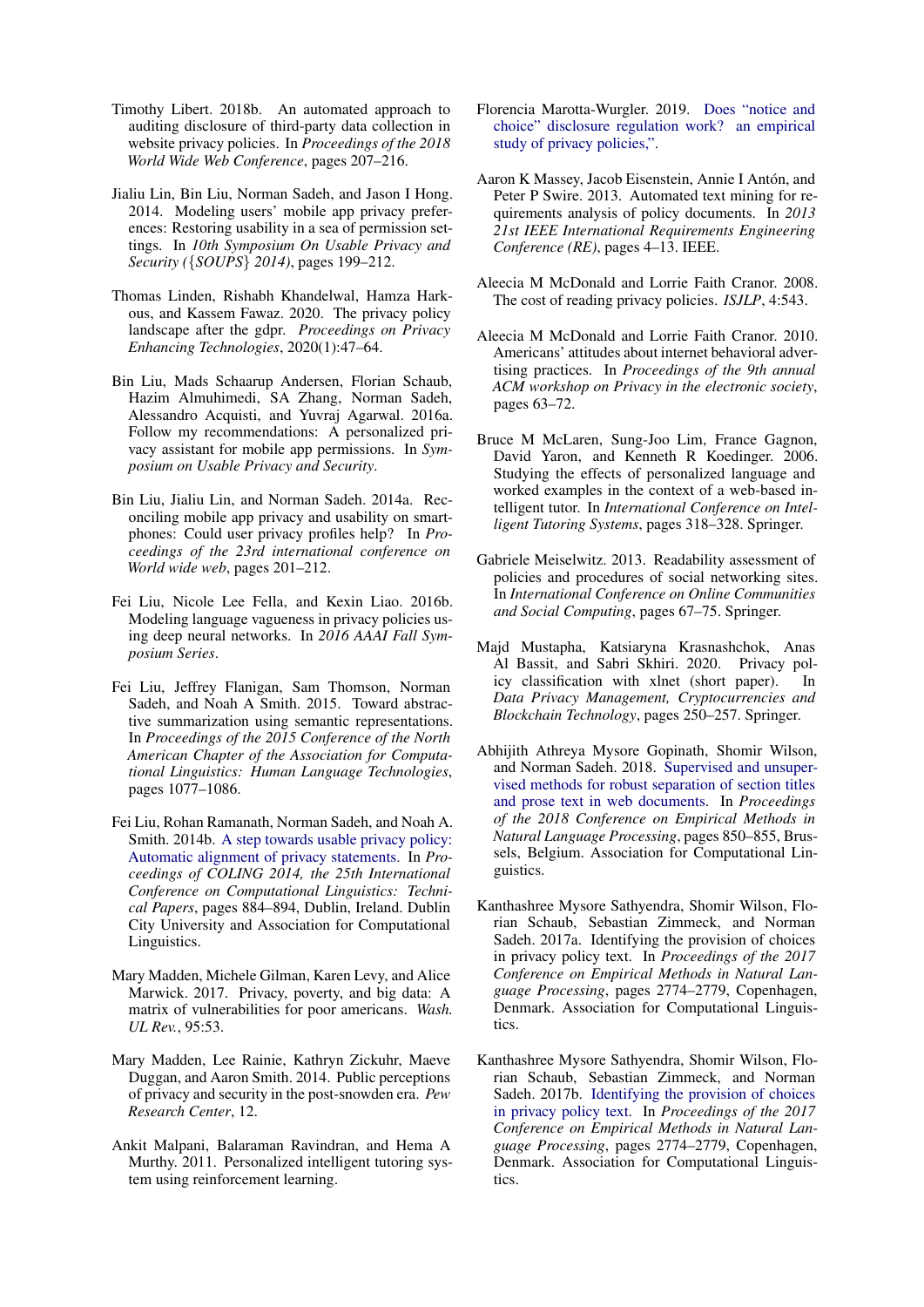- <span id="page-12-5"></span>Ramesh Nallapati, Bowen Zhou, Cicero dos Santos, Cağlar Gulcehre, and Bing Xiang. 2016. [Abstrac](https://doi.org/10.18653/v1/K16-1028)[tive text summarization using sequence-to-sequence](https://doi.org/10.18653/v1/K16-1028) [RNNs and beyond.](https://doi.org/10.18653/v1/K16-1028) In *Proceedings of The 20th SIGNLL Conference on Computational Natural Language Learning*, pages 280–290, Berlin, Germany. Association for Computational Linguistics.
- <span id="page-12-6"></span>Shashi Narayan, Shay B. Cohen, and Mirella Lapata. 2018. [Don't give me the details, just the summary!](https://doi.org/10.18653/v1/D18-1206) [topic-aware convolutional neural networks for ex](https://doi.org/10.18653/v1/D18-1206)[treme summarization.](https://doi.org/10.18653/v1/D18-1206) In *Proceedings of the 2018 Conference on Empirical Methods in Natural Language Processing*, pages 1797–1807, Brussels, Belgium. Association for Computational Linguistics.
- <span id="page-12-17"></span>Najmeh Mousavi Nejad, Pablo Jabat, Rostislav Nedelchev, Simon Scerri, and Damien Graux. 2020. Establishing a strong baseline for privacy policy classification. IFIP International Conference on ICT Systems Security and Privacy Protection.
- <span id="page-12-4"></span>Sansa News. 2021. Sansa news. [https://sansa.](https://sansa.news/) [news/](https://sansa.news/).
- <span id="page-12-15"></span>Helen Nissenbaum. 2004. Privacy as contextual integrity. *Wash. L. Rev.*, 79:119.
- <span id="page-12-18"></span>Pranav Rajpurkar, Robin Jia, and Percy Liang. 2018. [Know what you don't know: Unanswerable ques](https://doi.org/10.18653/v1/P18-2124)[tions for SQuAD.](https://doi.org/10.18653/v1/P18-2124) In *Proceedings of the 56th Annual Meeting of the Association for Computational Linguistics (Volume 2: Short Papers)*, pages 784– 789, Melbourne, Australia. Association for Computational Linguistics.
- <span id="page-12-12"></span>Rohan Ramanath, Fei Liu, Norman Sadeh, and Noah A. Smith. 2014a. Unsupervised alignment of privacy policies using hidden markov models. In *Proceedings of the 52nd Annual Meeting of the Association for Computational Linguistics (Volume 2: Short Papers)*, pages 605–610, Baltimore, Maryland. Association for Computational Linguistics.
- <span id="page-12-16"></span>Rohan Ramanath, Florian Schaub, Shomir Wilson, Fei Liu, Norman Sadeh, and Noah Smith. 2014b. Identifying relevant text fragments to help crowdsource privacy policy annotations. In *Proceedings of the AAAI Conference on Human Computation and Crowdsourcing*, volume 2.
- <span id="page-12-13"></span>Ashwini Rao, Florian Schaub, Norman Sadeh, Alessandro Acquisti, and Ruogu Kang. 2016. Expecting the unexpected: Understanding mismatched privacy expectations online. In *Twelfth Symposium on Usable Privacy and Security (*{*SOUPS*} *2016)*, pages 77– 96.
- <span id="page-12-11"></span>Abhilasha Ravichander, Alan W Black, Shomir Wilson, Thomas Norton, and Norman Sadeh. 2019. [Ques](https://doi.org/10.18653/v1/D19-1500)[tion answering for privacy policies: Combining com](https://doi.org/10.18653/v1/D19-1500)[putational and legal perspectives.](https://doi.org/10.18653/v1/D19-1500) In *Proceedings of the 2019 Conference on Empirical Methods in Natural Language Processing and the 9th International Joint Conference on Natural Language Processing*

*(EMNLP-IJCNLP)*, pages 4947–4958, Hong Kong, China. Association for Computational Linguistics.

- <span id="page-12-9"></span>General Data Protection Regulation. 2016. Regulation (eu) 2016/679 of the european parliament and of the council of 27 april 2016 on the protection of natural persons with regard to the processing of personal data and on the free movement of such data, and repealing directive 95/46. *Official Journal of the European Union (OJ)*, 59(1-88):294.
- <span id="page-12-0"></span>Joel R Reidenberg, Travis Breaux, Lorrie Faith Cranor, Brian French, Amanda Grannis, James T Graves, Fei Liu, Aleecia McDonald, Thomas B Norton, and Rohan Ramanath. 2015. Disagreeable privacy policies: Mismatches between meaning and users' understanding. *Berkeley Tech. LJ*, 30:39.
- <span id="page-12-2"></span>Alexander M. Rush, Sumit Chopra, and Jason Weston. 2015. [A neural attention model for abstractive sen](https://doi.org/10.18653/v1/D15-1044)[tence summarization.](https://doi.org/10.18653/v1/D15-1044) In *Proceedings of the 2015 Conference on Empirical Methods in Natural Language Processing*, pages 379–389, Lisbon, Portugal. Association for Computational Linguistics.
- <span id="page-12-7"></span>Norman Sadeh, Ro Acquisti, Travis D Breaux, Lorrie Faith Cranor, Aleecia M Mcdonalda, Joel R Reidenbergb, Noah A Smith, Fei Liu, N Cameron Russellb, Florian Schaub, et al. 2013. The usable privacy policy project: Combining crowdsourcing, machine learning and natural language processing to semi-automatically answer those privacy questions users care about. *Technical Report CMU-ISR-13- 119, Carnegie Mellon University*.
- <span id="page-12-10"></span>Kanthashree Mysore Sathyendra, Abhilasha Ravichander, Peter Garth Story, Alan W Black, and Norman Sadeh. 2017. Helping Users Understand Privacy Notices with Automated Query Answering Functionality: An Exploratory Study. Technical report.
- <span id="page-12-1"></span>Florian Schaub, Rebecca Balebako, Adam L Durity, and Lorrie Faith Cranor. 2015. A design space for effective privacy notices. In *Eleventh Symposium On Usable Privacy and Security (SOUPS 2015)*, pages 1–17.
- <span id="page-12-8"></span>Executive Office of the President's Council of Advisors on Science and Technology. 2014. Big data and privacy: A technological perspective.
- <span id="page-12-3"></span>Abigail See, Peter J. Liu, and Christopher D. Manning. 2017. [Get to the point: Summarization with pointer](https://doi.org/10.18653/v1/P17-1099)[generator networks.](https://doi.org/10.18653/v1/P17-1099) In *Proceedings of the 55th Annual Meeting of the Association for Computational Linguistics (Volume 1: Long Papers)*, pages 1073– 1083, Vancouver, Canada. Association for Computational Linguistics.
- <span id="page-12-14"></span>Yan Shvartzshanider, Ananth Balashankar, Thomas Wies, and Lakshminarayanan Subramanian. 2018. [RECIPE: Applying open domain question answer](https://doi.org/10.18653/v1/W18-2608)[ing to privacy policies.](https://doi.org/10.18653/v1/W18-2608) In *Proceedings of the Workshop on Machine Reading for Question Answering*, pages 71–77, Melbourne, Australia. Association for Computational Linguistics.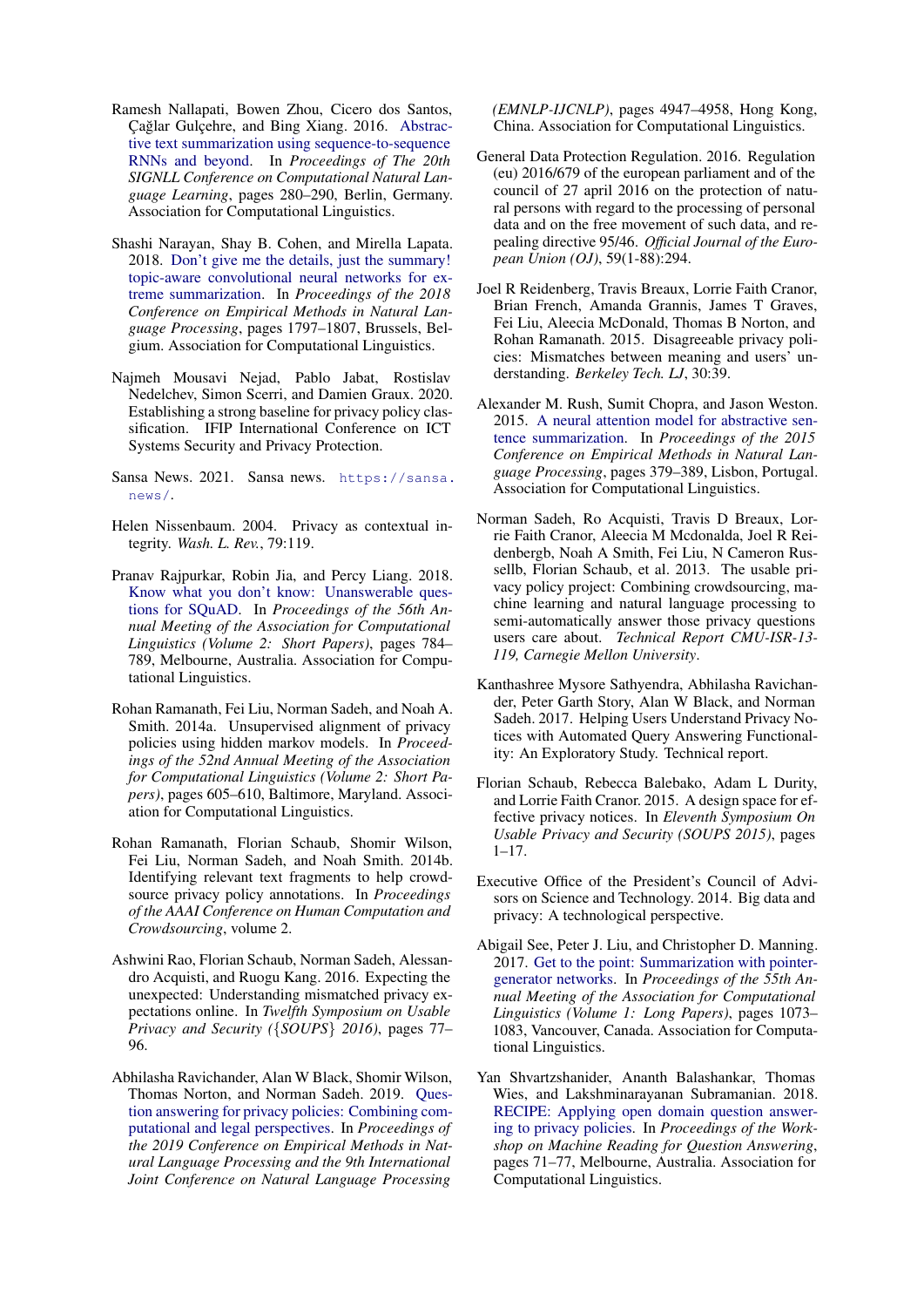- <span id="page-13-17"></span>Yan Shvartzshnaider, Noah Apthorpe, Nick Feamster, and Helen Nissenbaum. 2019. Going against the (appropriate) flow: a contextual integrity approach to privacy policy analysis. In *Proceedings of the AAAI Conference on Human Computation and Crowdsourcing*, volume 7, pages 162–170.
- <span id="page-13-16"></span>Yan Shvartzshnaider, Ananth Balashankar, Vikas Patidar, Thomas Wies, and Lakshminarayanan Subramanian. 2020. Beyond the text: Analysis of privacy statements through syntactic and semantic role labeling. *arXiv preprint arXiv:2010.00678*.
- <span id="page-13-12"></span>Peter Story, Sebastian Zimmeck, Abhilasha Ravichander, Daniel Smullen, Ziqi Wang, Joel Reidenberg, N Cameron Russell, and Norman Sadeh. 2019. Natural language processing for mobile app privacy compliance. In *AAAI Spring Symposium on Privacy Enhancing AI and Language Technologies: PAL 2019*.
- <span id="page-13-19"></span>Peter Story, Sebastian Zimmeck, and Norman Sadeh. 2018. Which apps have privacy policies? In *Annual Privacy Forum*, pages 3–23. Springer.
- <span id="page-13-0"></span>Auto TLDR. 2021. Auto tl;dr. [http://autotldr.](http://autotldr.io/) [io/](http://autotldr.io/).
- <span id="page-13-13"></span>Noriko Tomuro, Steven Lytinen, and Kurt Hornsburg. 2016. [Automatic summarization of privacy policies](https://doi.org/10.1145/2857705.2857741) [using ensemble learning.](https://doi.org/10.1145/2857705.2857741) In *Proceedings of the Sixth ACM Conference on Data and Application Security and Privacy*, CODASPY '16, page 133–135, New York, NY, USA. Association for Computing Machinery.
- <span id="page-13-8"></span>Joseph Turow, Jennifer King, Chris Jay Hoofnagle, Amy Bleakley, and Michael Hennessy. 2009. Americans reject tailored advertising and three activities that enable it. *Available at SSRN 1478214*.
- <span id="page-13-9"></span>Blase Ur, Pedro Giovanni Leon, Lorrie Faith Cranor, Richard Shay, and Yang Wang. 2012. Smart, useful, scary, creepy: perceptions of online behavioral advertising. In *proceedings of the eighth symposium on usable privacy and security*, pages 1–15.
- <span id="page-13-3"></span>FTC US Federal Trade Commission et al. 2012. Protecting consumer privacy in an era of rapid change: Recommendations for businesses and policymakers. *FTC Report*.
- <span id="page-13-4"></span>Michela Del Vicario, Walter Quattrociocchi, Antonio Scala, and Fabiana Zollo. 2019. [Polarization and](https://doi.org/10.1145/3316809) [fake news: Early warning of potential misinforma](https://doi.org/10.1145/3316809)[tion targets.](https://doi.org/10.1145/3316809) *ACM Trans. Web*, 13(2).
- <span id="page-13-15"></span>Harm de Vries, Dzmitry Bahdanau, and Christopher Manning. 2020. Towards ecologically valid research on language user interfaces. *arXiv preprint arXiv:2007.14435*.
- <span id="page-13-10"></span>Xiaoyin Wang, Xue Qin, Mitra Bokaei Hosseini, Rocky Slavin, Travis D. Breaux, and Jianwei Niu. 2018. [Guileak: Tracing privacy policy claims on](https://doi.org/10.1145/3180155.3180196)

[user input data for android applications.](https://doi.org/10.1145/3180155.3180196) In *Proceedings of the 40th International Conference on Software Engineering*, ICSE '18, page 37–47, New York, NY, USA. Association for Computing Machinery.

- <span id="page-13-1"></span>Samuel D Warren and Louis D Brandeis. 1890. The right to privacy. *Harvard law review*, pages 193– 220.
- <span id="page-13-2"></span>Alan F Westin. 1968. Privacy and freedom. *Washington and Lee Law Review*, 25(1):166.
- <span id="page-13-20"></span>S Wilson, F Schaub, A Dara, F Liu, S Cherivirala, P G Leon, M S Andersen, S Zimmeck, K Sathyendra, N C Russell, T B Norton, E Hovy, J R Reidenberg, and N Sadeh. 2016a. The creation and analysis of a website privacy policy corpus. In *Annual Meeting of the Association for Computational Linguistics, Aug 2016*. ACL.
- <span id="page-13-6"></span>Shomir Wilson, Florian Schaub, Aswarth Abhilash Dara, Frederick Liu, Sushain Cherivirala, Pedro Giovanni Leon, Mads Schaarup Andersen, Sebastian Zimmeck, Kanthashree Mysore Sathyendra, N Cameron Russell, et al. 2016b. The creation and analysis of a website privacy policy corpus. In *Proceedings of the 54th Annual Meeting of the Association for Computational Linguistics (Volume 1: Long Papers)*, volume 1, pages 1330–1340.
- <span id="page-13-18"></span>Shomir Wilson, Florian Schaub, Rohan Ramanath, Norman Sadeh, Fei Liu, Noah A Smith, and Frederick Liu. 2016c. Crowdsourcing annotations for websites' privacy policies: Can it really work? In *Proceedings of the 25th International Conference on World Wide Web*, pages 133–143.
- <span id="page-13-14"></span>Razieh Nokhbeh Zaeem, Safa Anya, Alex Issa, Jake Nimergood, Isabelle Rogers, Vinay Shah, Ayush Srivastava, and K Suzanne Barber. 2020. Privacycheck v2: A tool that recaps privacy policies for you. In *29th ACM International Conference on Information and Knowledge Management (CIKM). ACM. To appear*.
- <span id="page-13-7"></span>Razieh Nokhbeh Zaeem, Rachel L German, and K Suzanne Barber. 2018. Privacycheck: Automatic summarization of privacy policies using data mining. *ACM Transactions on Internet Technology (TOIT)*, 18(4):1–18.
- <span id="page-13-5"></span>Sebastian Zimmeck, Peter Story, Daniel Smullen, Abhilasha Ravichander, Ziqi Wang, Joel Reidenberg, N Cameron Russell, and Norman Sadeh. 2019a. Maps: Scaling privacy compliance analysis to a million apps. *Proceedings on Privacy Enhancing Technologies*, 2019(3):66–86.
- <span id="page-13-11"></span>Sebastian Zimmeck, Peter Story, Daniel Smullen, Abhilasha Ravichander, Ziqi Wang, Joel R. Reidenberg, N. Russell, and N. Sadeh. 2019b. Maps: Scaling privacy compliance analysis to a million apps. *Proceedings on Privacy Enhancing Technologies*,  $2019:66 - 86.$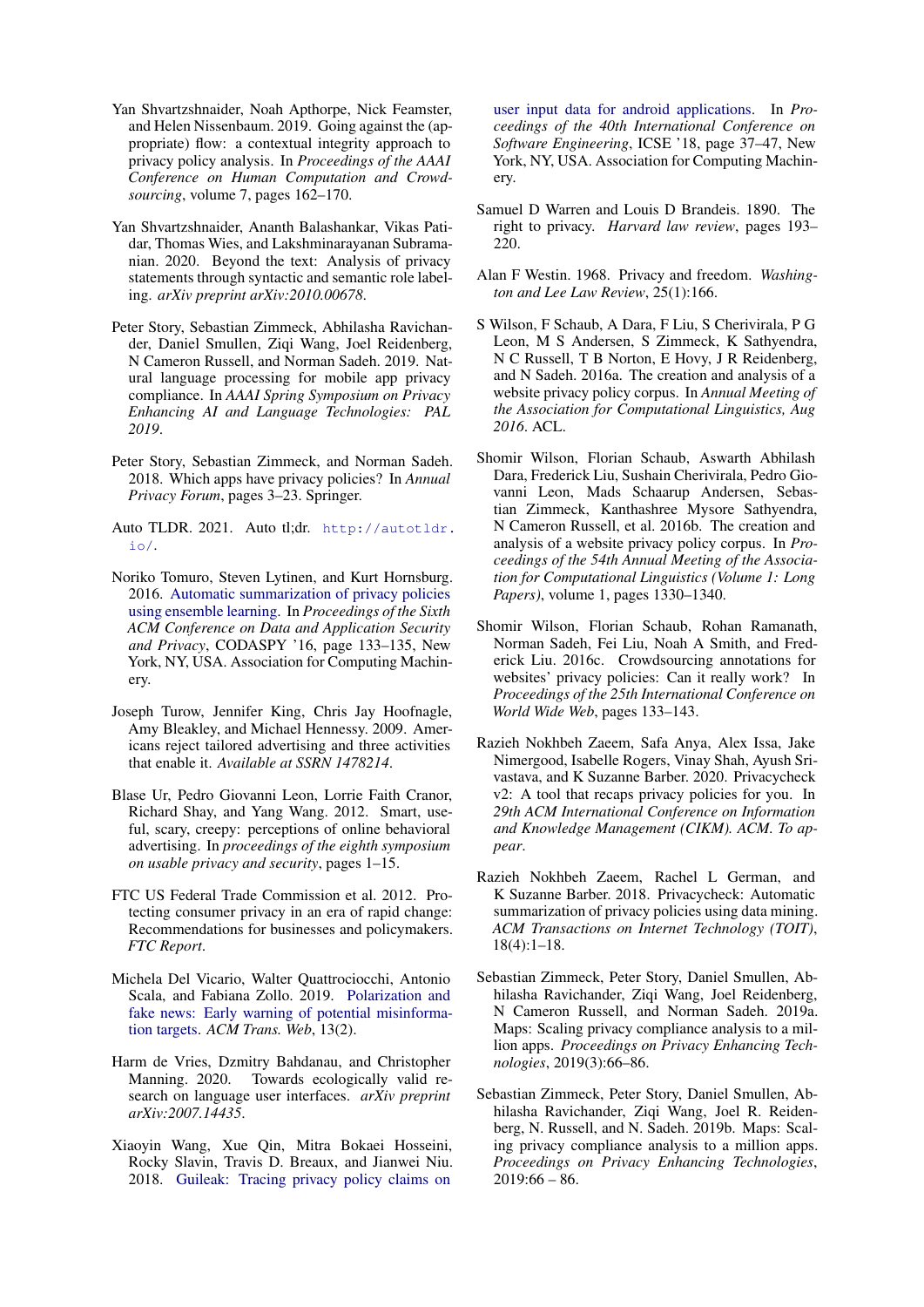<span id="page-14-0"></span>Sebastian Zimmeck, Ziqi Wang, Lieyong Zou, Roger Iyengar, Bin Liu, Florian Schaub, Shomir Wilson, Norman M Sadeh, Steven M Bellovin, and Joel R Reidenberg. 2017. Automated analysis of privacy requirements for mobile apps. In *NDSS*.